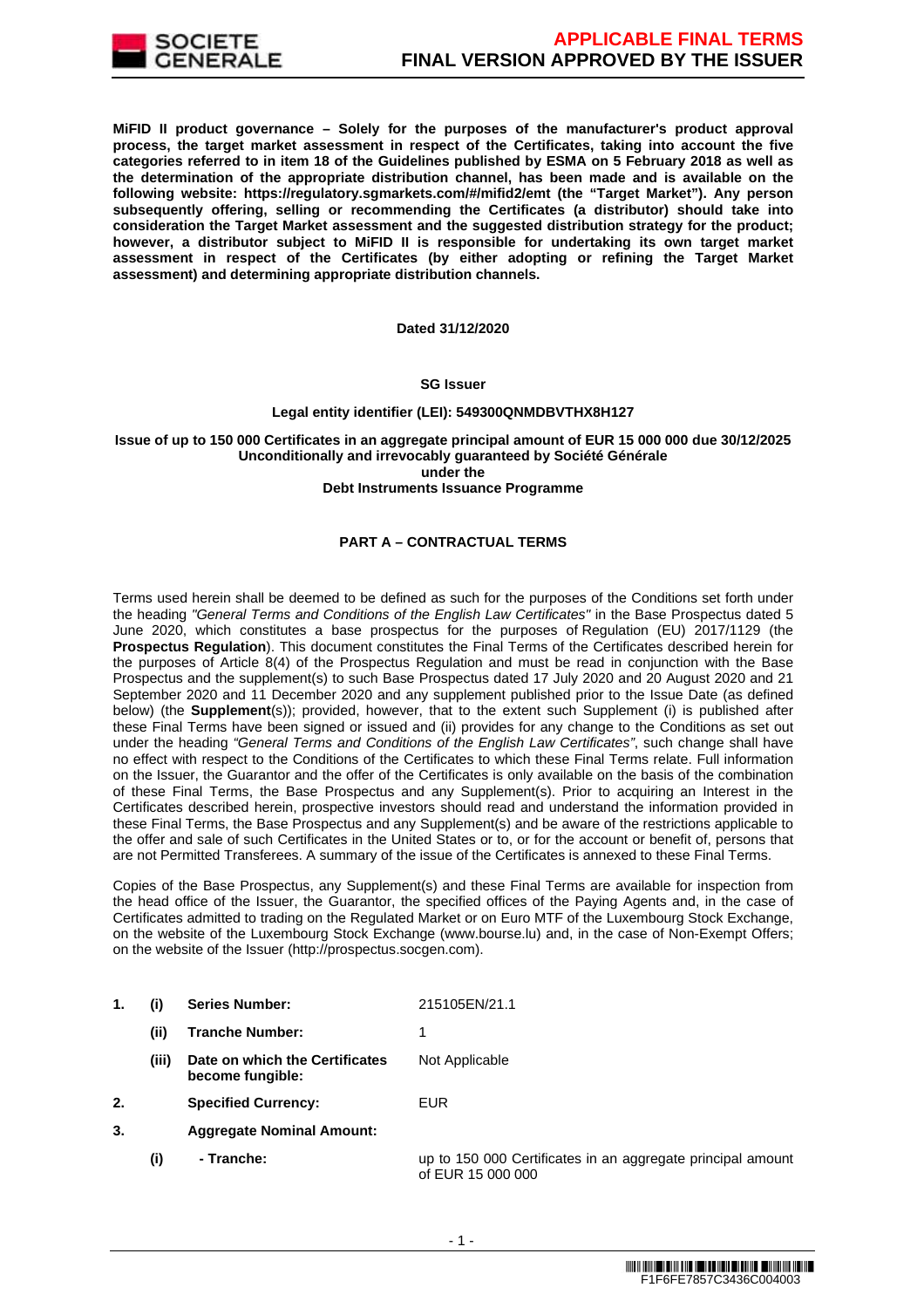

|     | (i)   | - Series:                                                                               | up to 150 000 Certificates in an aggregate principal amount<br>of EUR 15 000 000                                                                                                             |  |
|-----|-------|-----------------------------------------------------------------------------------------|----------------------------------------------------------------------------------------------------------------------------------------------------------------------------------------------|--|
| 4.  |       | <b>Issue Price:</b>                                                                     | Certificate<br>100<br>of EUR<br>Specified<br>EUR.<br>100<br>per<br>Denomination                                                                                                              |  |
| 5.  |       | <b>Specified Denomination(s):</b>                                                       | <b>EUR 100</b>                                                                                                                                                                               |  |
| 6.  | (i)   | <b>Issue Date:</b><br>(DD/MM/YYYY)                                                      | 21/01/2021                                                                                                                                                                                   |  |
|     | (ii)  | <b>Interest Commencement Date:</b>                                                      | Not Applicable                                                                                                                                                                               |  |
| 7.  |       | <b>Final Exercise Date:</b><br>(DD/MM/YYYY)                                             | 30/12/2025                                                                                                                                                                                   |  |
| 8.  |       | <b>Governing law:</b>                                                                   | English law                                                                                                                                                                                  |  |
| 9.  | (i)   | <b>Status of the Certificates:</b>                                                      | Unsecured                                                                                                                                                                                    |  |
|     | (ii)  | Date of corporate authorisation<br>obtained for the issuance of<br><b>Certificates:</b> | Not Applicable                                                                                                                                                                               |  |
|     | (iii) | <b>Type of Structured Certificates:</b>                                                 | <b>Share Linked Certificates</b>                                                                                                                                                             |  |
|     |       |                                                                                         | The provisions of the following Additional Terms and<br>Conditions apply:<br>Additional Terms and Conditions for Share<br>Linked<br>Certificates and Depositary Receipts Linked Certificates |  |
|     | (iv)  | <b>Reference of the Product</b>                                                         | 3.3.4 with Option 4 applicable as described in the Additional<br>Terms and Conditions relating to Formulae                                                                                   |  |
| 10. |       | <b>Interest Basis:</b>                                                                  | See section "PROVISIONS RELATING TO INTEREST (IF<br>ANY) PAYABLE" below.                                                                                                                     |  |
| 11. |       | <b>Redemption/Payment Basis:</b>                                                        | See section "PROVISIONS RELATING TO REDEMPTION"<br>below.                                                                                                                                    |  |
| 12. |       | Issuer's/Certificateholders'<br>redemption option:                                      | See section "PROVISIONS RELATING TO REDEMPTION"<br>below.                                                                                                                                    |  |

# **PROVISIONS RELATING TO INTEREST (IF ANY) PAYABLE**

| 13. | <b>Fixed Rate Certificate</b><br><b>Provisions:</b>          | Not Applicable                                                          |
|-----|--------------------------------------------------------------|-------------------------------------------------------------------------|
| 14. | <b>Floating Rate Certificate</b><br><b>Provisions:</b>       | Not Applicable                                                          |
| 15. | <b>Structured Interest Certificate</b><br><b>Provisions:</b> | Not Applicable                                                          |
| 16. | <b>Zero Coupon Certificate</b><br><b>Provisions:</b>         | Not Applicable                                                          |
|     | <b>PROVISIONS RELATING TO REDEMPTION</b>                     |                                                                         |
| 17. | Redemption at the option of the<br><b>Issuer:</b>            | Not Applicable                                                          |
| 18. | Redemption at the option of the<br>Certificateholders:       | Not Applicable                                                          |
| 19. | <b>Automatic Early Redemption:</b>                           | Applicable as per Condition 5.10 of the General Terms and<br>Conditions |
| (i) | <b>Automatic Early Redemption</b>                            | Unless previously redeemed, if an Automatic<br>Early                    |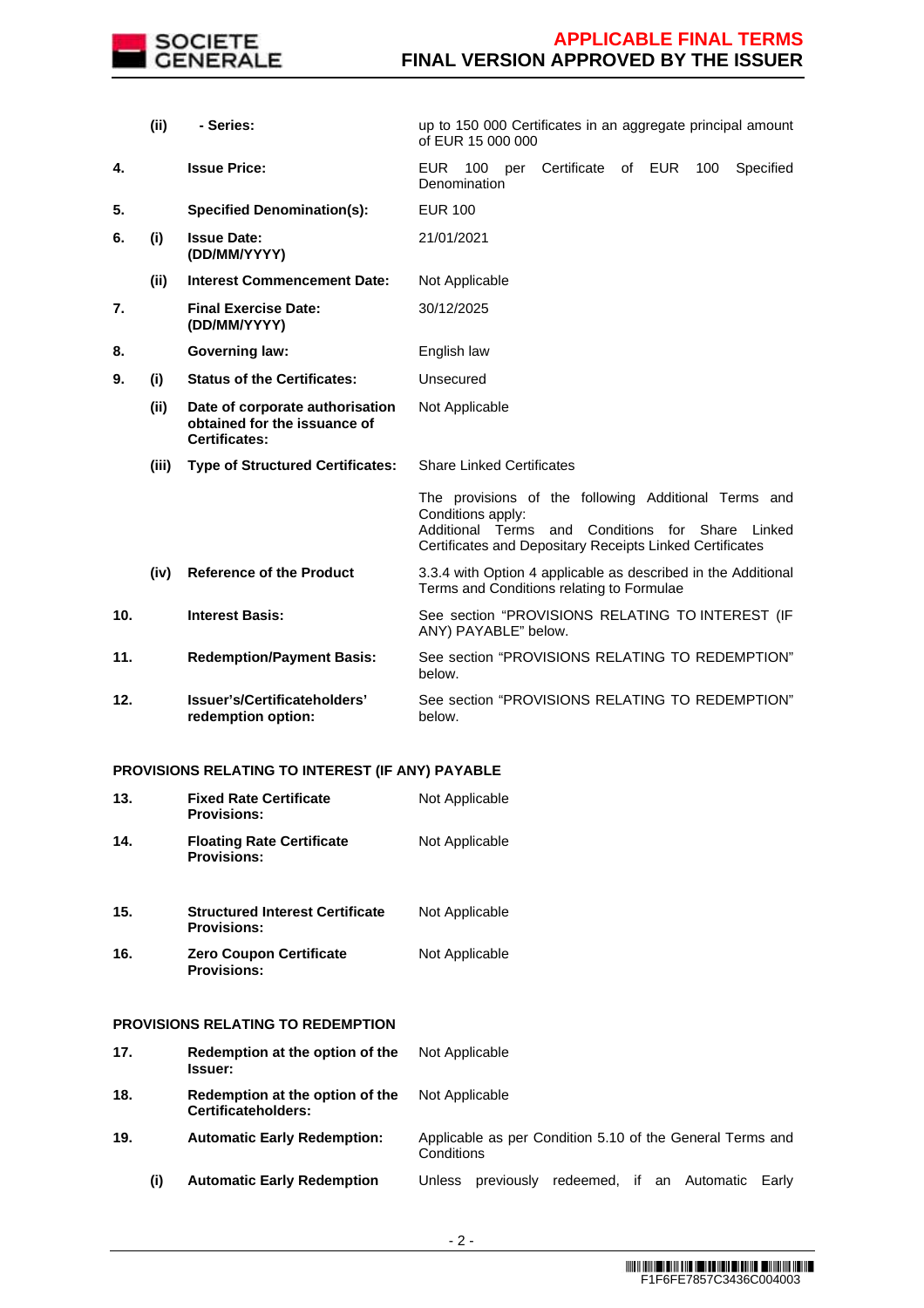

|     |       | Amount(s):                                                                                                                                                                                                                                             | Redemption Event has occurred, then the Issuer shall<br>early the Certificates<br>redeem<br>on<br>Automatic<br>Early<br>Redemption Date(i) (i from 1 to 4) in accordance with the<br>following provisions in respect of each Certificate: |
|-----|-------|--------------------------------------------------------------------------------------------------------------------------------------------------------------------------------------------------------------------------------------------------------|-------------------------------------------------------------------------------------------------------------------------------------------------------------------------------------------------------------------------------------------|
|     |       |                                                                                                                                                                                                                                                        | Automatic Early Redemption Amount(i) = Specified<br>Denomination x $(100% + i x 7.50%)$                                                                                                                                                   |
|     |       |                                                                                                                                                                                                                                                        | Definitions relating to the Automatic Early Redemption<br>Amount are set out in paragraph 27(ii) "Definitions relating to<br>the Product".                                                                                                |
|     | (ii)  | <b>Automatic Early Redemption</b><br>Date(s):<br>(DD/MM/YYYY)                                                                                                                                                                                          | Automatic Early Redemption Date(i)<br>(i from 1 to<br>4): 28/12/2021; 29/12/2022; 29/12/2023; 31/12/2024                                                                                                                                  |
|     | (iii) | <b>Automatic Early Redemption</b><br>Event:                                                                                                                                                                                                            | is deemed to have occurred, as determined by the<br>Calculation Agent, if on a Valuation Date(i) (i from 1 to 4),<br>Performance(i) is higher than or equal to 0%                                                                         |
| 20. |       | <b>Final Exercise Amount:</b>                                                                                                                                                                                                                          | Unless previously redeemed, the Issuer shall redeem the<br>Certificates on the Final Exercise Date, in accordance with<br>the following provisions in respect of each Certificate:                                                        |
|     |       |                                                                                                                                                                                                                                                        | Scenario 1:                                                                                                                                                                                                                               |
|     |       |                                                                                                                                                                                                                                                        | If on Valuation Date(5), Performance(5) is higher than or<br>equal to 0%, then:                                                                                                                                                           |
|     |       |                                                                                                                                                                                                                                                        | Final Exercise Amount = Specified Denomination x $[100\% +$<br>5 x 7.50%]                                                                                                                                                                 |
|     |       |                                                                                                                                                                                                                                                        | Scenario 2:                                                                                                                                                                                                                               |
|     |       |                                                                                                                                                                                                                                                        | If on Valuation Date(5), Performance(5) is lower than 0%<br>and Performance(5) is higher than or equal to -30%, then:                                                                                                                     |
|     |       |                                                                                                                                                                                                                                                        | Final Exercise Amount = Specified Denomination x [100%]                                                                                                                                                                                   |
|     |       |                                                                                                                                                                                                                                                        | Scenario 3:                                                                                                                                                                                                                               |
|     |       |                                                                                                                                                                                                                                                        | If on Valuation Date(5), Performance(5) is lower than -30%,<br>then:                                                                                                                                                                      |
|     |       |                                                                                                                                                                                                                                                        | Final Exercise Amount = Specified Denomination x (100% +<br>Performance(5))                                                                                                                                                               |
|     |       |                                                                                                                                                                                                                                                        | Definitions relating to the Final Exercise Amount are set out<br>in paragraph 27(ii) "Definitions relating to the Product".                                                                                                               |
| 21. |       | <b>Physical Delivery Certificates</b><br><b>Provisions:</b>                                                                                                                                                                                            | Not Applicable                                                                                                                                                                                                                            |
| 22. |       | <b>Credit Linked Certificates</b><br><b>Provisions:</b>                                                                                                                                                                                                | Not Applicable                                                                                                                                                                                                                            |
| 23. |       | <b>Bond Linked Certificates</b><br><b>Provisions:</b>                                                                                                                                                                                                  | Not Applicable                                                                                                                                                                                                                            |
| 24. |       | Trigger redemption at the option<br>of the Issuer:                                                                                                                                                                                                     | Not Applicable                                                                                                                                                                                                                            |
| 25. |       | <b>Early Redemption for tax</b><br>reasons, special tax reasons,<br>regulatory reasons, Force<br>Majeure Event, Event of Default,<br>or at the option of the<br><b>Calculation Agent pursuant to</b><br>the Additional Terms and<br><b>Conditions:</b> | Early Redemption Amount: Market Value                                                                                                                                                                                                     |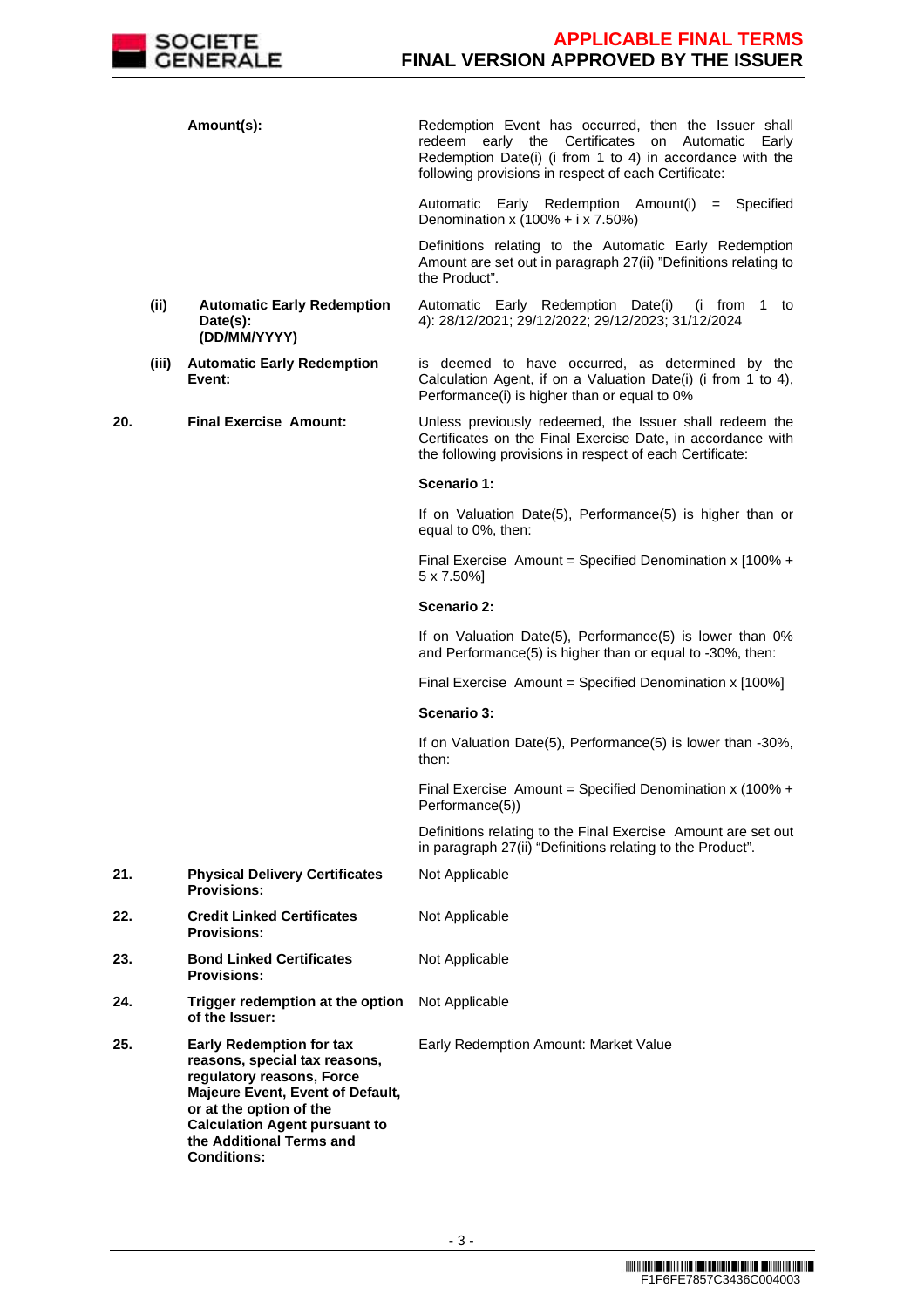

# **PROVISIONS APPLICABLE TO THE UNDERLYING(S) IF ANY**

| 26.<br>(i) |       | Underlying(s):                                                                                                                                                                                                                        | The following Share as defined below:                                                                                                                                                                                                                                                                  |  |  |
|------------|-------|---------------------------------------------------------------------------------------------------------------------------------------------------------------------------------------------------------------------------------------|--------------------------------------------------------------------------------------------------------------------------------------------------------------------------------------------------------------------------------------------------------------------------------------------------------|--|--|
|            |       | <b>Bloomberg Ticker</b><br>Company                                                                                                                                                                                                    | <b>Exchange</b><br>Website                                                                                                                                                                                                                                                                             |  |  |
|            |       | UBSG SE<br>UBS Group AG                                                                                                                                                                                                               | <b>SIX SWISS EXCHANGE</b><br>www.ubs.com                                                                                                                                                                                                                                                               |  |  |
|            | (ii)  | Information relating to the past<br>and future performances of the<br>Underlying(s) and volatility:                                                                                                                                   | The information relating to the past and future performances<br>of the Underlying(s) and volatility are available on the source<br>specified in the table above.                                                                                                                                       |  |  |
|            | (iii) | <b>Provisions relating, amongst</b><br>others, to the Market Disruption<br>Event(s) and/or Extraordinary<br>Event(s) and/or any additional<br>disruption event(s) as described<br>in the relevant Additional Terms<br>and Conditions: | The provisions of the following Additional Terms and<br>Conditions apply:<br>Terms and Conditions<br>Additional<br>for Share<br>Linked<br>Certificates and Depositary Receipts Linked Certificates                                                                                                     |  |  |
|            | (iv)  | Other information relating to<br>the Underlying(s):                                                                                                                                                                                   | Information or summaries of information included herein with<br>respect to the Underlying(s), has been extracted from<br>general databases released publicly or by any other<br>available information.                                                                                                 |  |  |
|            |       |                                                                                                                                                                                                                                       | Each of the Issuer and the Guarantor confirms that such<br>information has been accurately reproduced and that, so far<br>as it is aware and is able to ascertain from information<br>published, no facts have been omitted which would render<br>the reproduced information inaccurate or misleading. |  |  |

# **DEFINITIONS APPLICABLE TO INTEREST (IF ANY), REDEMPTION AND THE UNDERLYING(S) IF ANY**

| 27. | (i)  | Definitions relating to date(s):                  | Applicable                                                                                                          |             |             |             |
|-----|------|---------------------------------------------------|---------------------------------------------------------------------------------------------------------------------|-------------|-------------|-------------|
|     |      | <b>Valuation Date(0):</b><br>(DD/MM/YYYY)         | 21/12/2020                                                                                                          |             |             |             |
|     |      | Valuation Date(i) (i from 1 to 5)<br>(DD/MM/YYYY) | 21/12/2021:<br>22/12/2025                                                                                           | 21/12/2022: | 21/12/2023: | 23/12/2024: |
|     | (ii) | Definitions relating to the<br><b>Product:</b>    | Applicable, subject to the provisions of Condition 4 of the<br>Additional Terms and Conditions relating to Formulae |             |             |             |
|     |      | Performance(i)<br>(i from 1 to 5)                 | means $(S(i) / S(0)) - 100\%$                                                                                       |             |             |             |
|     |      |                                                   |                                                                                                                     |             |             |             |

| S(i)            | means in respect of any Valuation Date(i) the Closing Price |
|-----------------|-------------------------------------------------------------|
| (i from 0 to 5) | of the Underlying                                           |

# **PROVISIONS RELATING TO SECURED CERTIFICATES**

**28. Secured Certificates Provisions:** Not Applicable

# **GENERAL PROVISIONS APPLICABLE TO THE CERTIFICATES**

| 29. | Provisions applicable to<br>payment date(s): |                                       |  |  |
|-----|----------------------------------------------|---------------------------------------|--|--|
|     | - Payment Business Day:                      | <b>Following Payment Business Day</b> |  |  |
|     | - Financial Centre(s):                       | Not Applicable                        |  |  |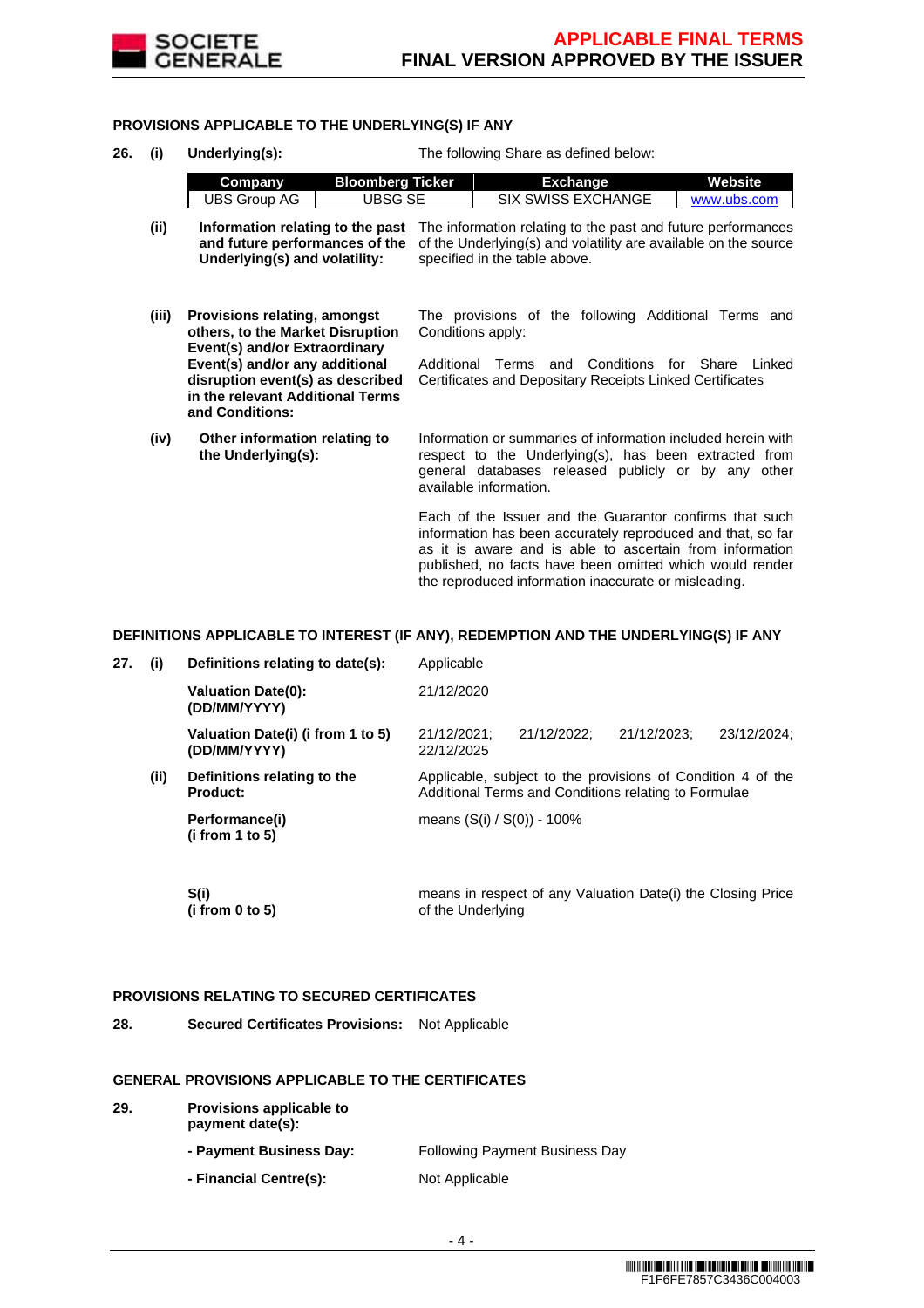

# **30. Form of the Certificates:**

|     | (i)  | Form:                                                                                                         | Non-US Registered Global Note registered in the name of a<br>nominee for a common depositary for Euroclear and<br>Clearstream |
|-----|------|---------------------------------------------------------------------------------------------------------------|-------------------------------------------------------------------------------------------------------------------------------|
|     | (ii) | New Global Note (NGN - bearer No<br>notes) / New Safekeeping<br><b>Structure (NSS - registered</b><br>notes): |                                                                                                                               |
| 31. |      | <b>Redenomination:</b>                                                                                        | Not Applicable                                                                                                                |
| 32. |      | <b>Consolidation:</b>                                                                                         | Applicable as per Condition 14.2 of the General Terms and<br>Conditions                                                       |
| 33. |      | <b>Partly Paid Certificates</b><br><b>Provisions:</b>                                                         | Not Applicable                                                                                                                |
| 34. |      | <b>Instalment Certificates</b><br><b>Provisions:</b>                                                          | Not Applicable                                                                                                                |
| 35. |      | Masse:                                                                                                        | Not Applicable                                                                                                                |
| 36. |      | <b>Dual Currency Certificate</b><br><b>Provisions:</b>                                                        | Not Applicable                                                                                                                |
| 37. |      | <b>Additional Amount Provisions</b><br>for Italian Certificates:                                              | Not Applicable                                                                                                                |
| 38. |      | Interest Amount and/or the<br><b>Redemption Amount switch at</b><br>the option of the Issuer:                 | Not Applicable                                                                                                                |
| 39. |      | <b>Portfolio Linked Certificates</b><br><b>Provisions:</b>                                                    | Not Applicable                                                                                                                |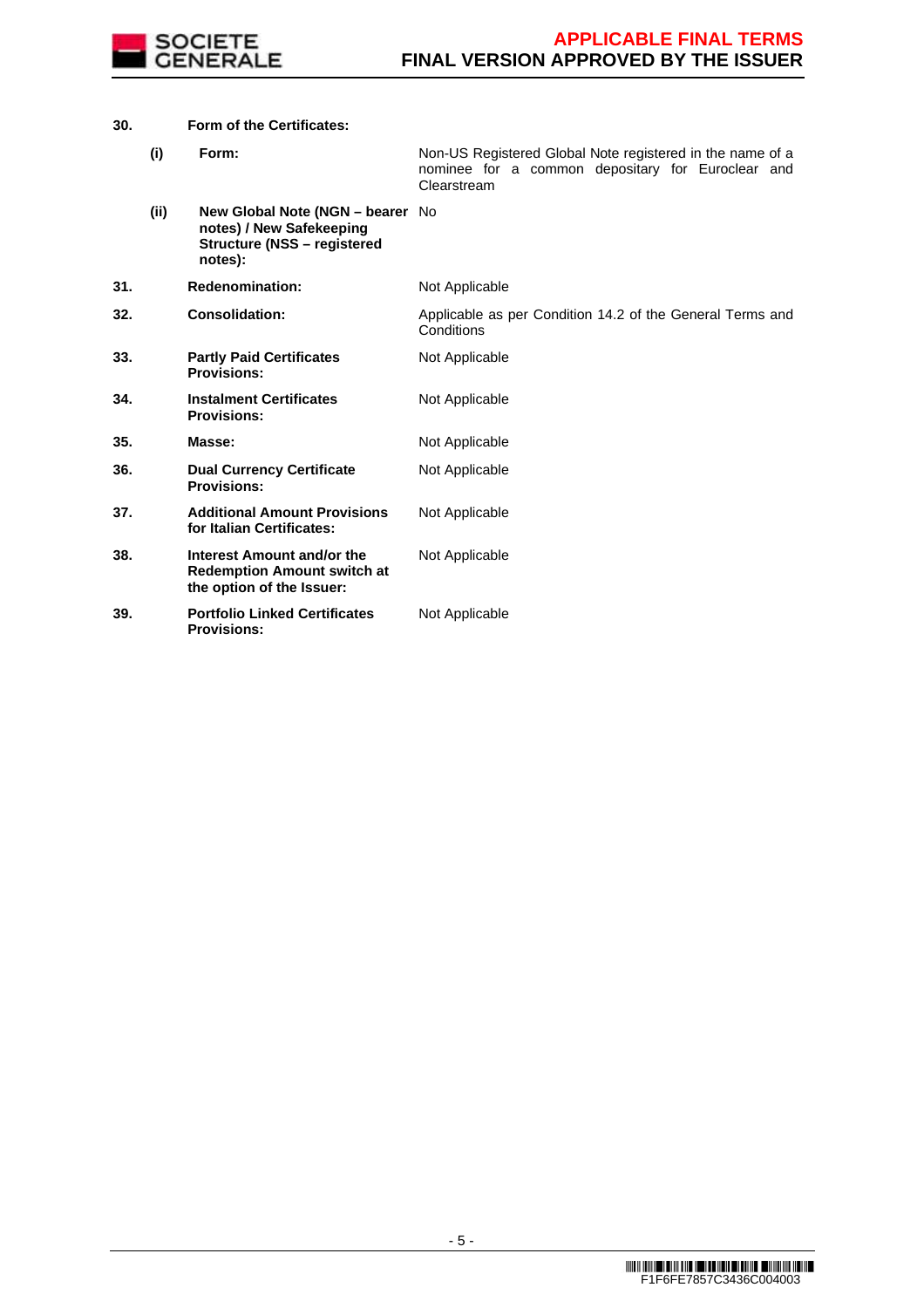

# **PART B – OTHER INFORMATION**

#### **1. LISTING AND ADMISSION TO TRADING**

- **(i) Listing:** None
- **(ii) Admission to trading:** Application shall be made for the Certificates to be admitted to trading on the Multilateral Trading Facility ("MTF") named EuroTLX organized and managed by Borsa Italiana S.p.A. with effect from or as soon as practicable after the Issue Date. Société Générale, directly or through a third party appointed by it, will act as specialist for the Certificates, in accordance with the rules and regulations of EuroTLX.

 **There can be no assurance that the listing and trading of the Certificates will be approved with effect on the Issue Date or at all, provided that if Borsa Italiana S.p.A. does not release its decision of admission to trading within the day immediately preceding the Issue Date, Section 10 – paragraph "Conditions to which the offer is subject" of these Final Terms shall apply.**

**(iii) Estimate of total expenses related to admission to trading:** Not Applicable **(iv) Information required for Certificates to be listed on SIX Swiss Exchange:** Not Applicable

# **2. RATINGS**

The Certificates to be issued have not been rated.

#### **3. INTERESTS OF NATURAL AND LEGAL PERSONS INVOLVED IN THE ISSUE/OFFER**

 Save for fees, if any, payable to the Dealer, and so far as the Issuer is aware, no person involved in the issue of the Certificates has an interest material to the offer.

The Dealer and its affiliates have engaged, and may in the future engage, in investment banking and/or commercial banking transactions with, and may perform other services for, the Issuer and its affiliates in the ordinary course of business.

 Société Générale will ensure the roles of provider of hedging instruments to the Issuer of the Certificates and Calculation Agent of the Certificates.

 The possibility of conflicts of interest between the different roles of Société Générale on one hand, and between those of Société Générale in these roles and those of the Certificateholders on the other hand cannot be excluded.

 Furthermore, given the banking activities of Société Générale, conflicts may arise between the interests of Société Générale acting in these capacities (including business relationship with the issuers of the financial instruments being underlyings of the Certificates or possession of non public information in relation with them) and those of the Certificateholders. Finally, the activities of Société Générale on the underlying financial instrument(s), on its proprietary account or on behalf of its customers, or the establishment of hedging transactions, may also have an impact on the price of these instruments and their liquidity, and thus may be in conflict with the interests of the Certificateholders.

# **4. REASONS FOR THE OFFER AND USE OF PROCEEDS**

**(i) Reasons for the offer and use of proceeds:**

The net proceeds from each issue of Certificates will be applied for the general financing purposes of the Société Générale Group, which include making a profit.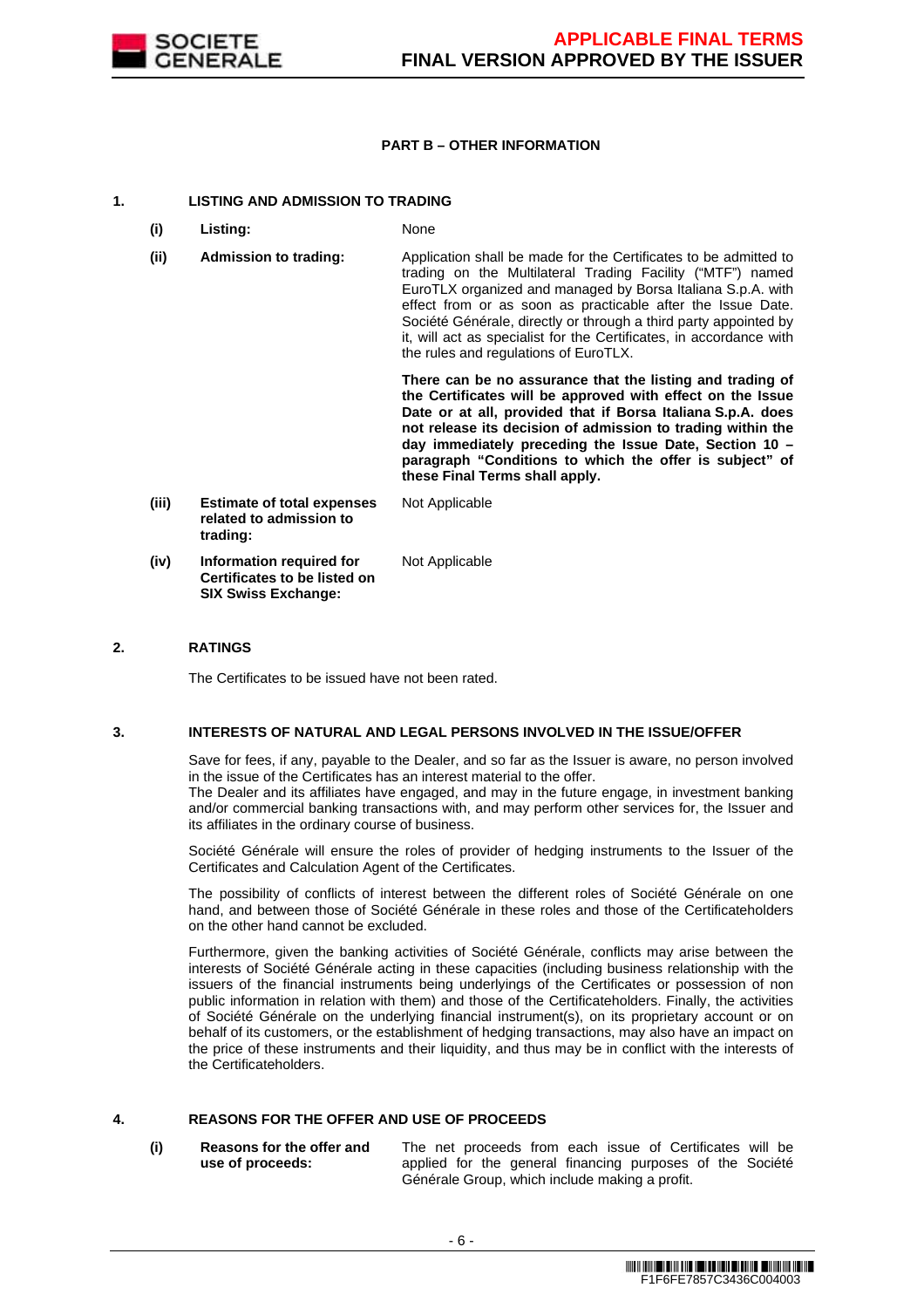

- **(ii) Estimated net proceeds:** Not Applicable
- **(iii) Estimated total expenses:** Not Applicable
- **5. INDICATION OF YIELD** (Fixed Rate Certificates only) Not Applicable
- **6. HISTORIC INTEREST RATES** (Floating Rate Certificates only)

Not Applicable

# **7. PERFORMANCE AND EFFECT ON VALUE OF INVESTMENT**

#### **(i) PERFORMANCE OF FORMULA, EXPLANATION OF EFFECT ON VALUE OF INVESTMENT**  (Structured Certificates only)

 The value of the Certificates, the payment of an automatic early redemption amount on a relevant automatic early redemption date, and the payment of a redemption amount to a Certificateholder on the Final Exercise Date will depend on the performance of the underlying asset(s), on the relevant valuation date(s).

 The value of the Certificates is linked to the positive or negative performance of the underlying instrument. The amount(s) to be paid is/are determined on the basis of the condition which is satisfied (or not) if the performance of the underlying instrument is higher than or equal to a predefined barrier performance.

 During the lifetime of the Certificates, the market value of these Certificates may be lower than the invested capital. Furthermore, an insolvency of the Issuer and/or the Guarantor may cause a total loss of the invested capital.

**The attention of the investors is drawn to the fact that they could sustain an entire or a partial loss of their investment.**

# **(ii) PERFORMANCE OF RATE(S) OF EXCHANGE AND EXPLANATION OF EFFECT ON VALUE OF INVESTMENT** (Dual Currency Certificates only)

Not Applicable

# **8. OPERATIONAL INFORMATION**

**(i) Security identification** 

**- ISIN code:** XS2236092792

**code(s):**

|       | - Common code:                       | 223609279                                                                                             |
|-------|--------------------------------------|-------------------------------------------------------------------------------------------------------|
| (ii)  | <b>Clearing System(s):</b>           | Euroclear Bank S.A/N.V. (Euroclear) / Clearstream Banking<br>société anonyme (Clearstream)            |
| (iii) | <b>Delivery of the Certificates:</b> | Delivery against payment                                                                              |
| (iv)  | <b>Calculation Agent:</b>            | Société Générale<br>Tour Société Générale<br>17 Cours Valmy<br>92987 Paris La Défense Cedex<br>France |
| (v)   | <b>Paying Agent(s):</b>              | Société Générale Luxembourg SA<br>11, avenue Emile Reuter<br>2420 Luxembourg<br>Luxembourg            |
|       |                                      |                                                                                                       |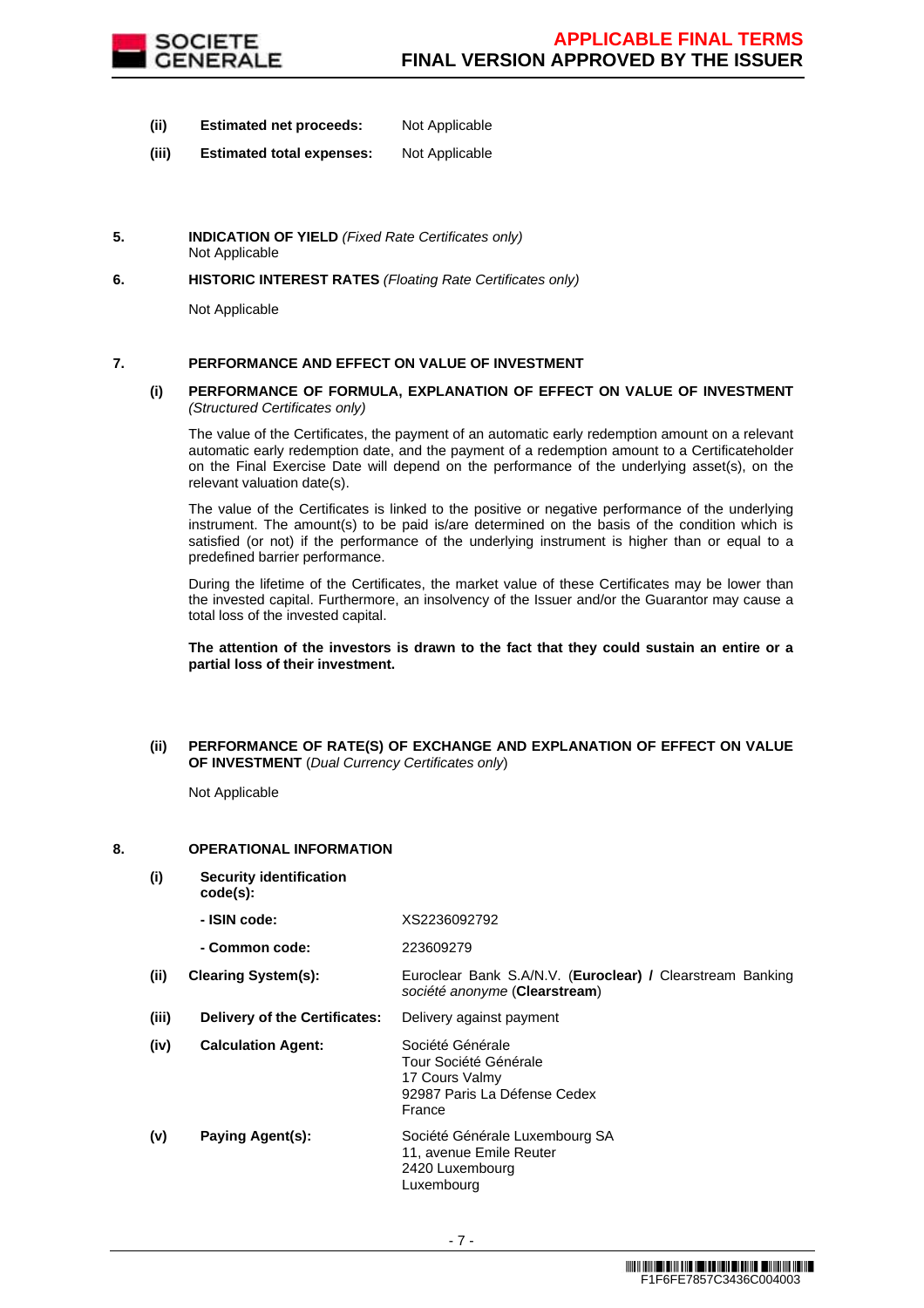

- **(vi) Eurosystem eligibility of the Certificates:** No. Whilst the designation is specified as "no" at the date of these Final Terms, should the Eurosystem eligibility criteria be amended in the future such that the Certificates are capable of meeting them the Certificates may then be deposited with one of the ICSDs as common safekeeper (and registered in the name of a nominee of one of the ICSDs acting as common safekeeper). Note that this does not necessarily mean that the Certificates will then be recognised as eligible collateral for Eurosystem monetary policy and intraday credit operations by the Eurosystem at any time during their life. Such recognition will depend upon the ECB being satisfied that Eurosystem eligibility criteria have been met.
- **(vii) Address and contact details of Société Générale for all administrative communications relating to the Certificates:** Société Générale Tour Société Générale 17 Cours Valmy 92987 Paris La Défense Cedex France Name: Sales Support Services - Derivatives Tel: +33 1 57 29 12 12 (Hotline) Email: clientsupport-deai@sgcib.com

# **9. DISTRIBUTION**

- **(i) Method of distribution:** Non-syndicated **- Dealer(s):** Société Générale Tour Société Générale 17 Cours Valmy 92987 Paris La Défense Cedex France **(ii) Total commission and concession:** There is no commission and/or concession paid by the Issuer to the Dealer or the Managers. Société Générale shall pay to Deutsche Bank SpA (the **Distributor**) an upfront remuneration of up to 3.00% of the nominal amount of Certificates effectively placed by such Distributor as of the Issue Date. **(iii) TEFRA rules:** Not Applicable **(iv) Non-exempt Offer Consent of the Issuer to use the Base Prospectus during the Offer Period:** A Non-exempt offer of the Certificates may be made by the Dealer and any **Initial Authorised Offeror** below mentioned, any **Additional Authorised Offeror**, the name and address of whom will be published on the website of the Issuer (http://prospectus.socgen.com) in the Non-exempt Offer jurisdiction(s) (**Non-exempt Offer Jurisdiction(s)**) during the offer period (**Offer Period**) as specified in the paragraph "Terms and Conditions of the Offer" below. **- Individual Consent / Name(s) and address(es) of any Initial Authorised Offeror:** Applicable / Deutsche Bank SpA, Piazza del Calendario, 3, 20126 Milano **- General Consent/ Other conditions to consent:** Not Applicable **(v) U.S. federal income tax considerations:** The Certificates are not Specified Certificates for purposes of the Section 871(m) Regulations. **(vi) Prohibition of Sales to EEA and UK Retail Investors:** Not Applicable **10. TERMS AND CONDITIONS OF THE OFFER**
	- **Non-exempt Offer Jurisdiction(s):** Italy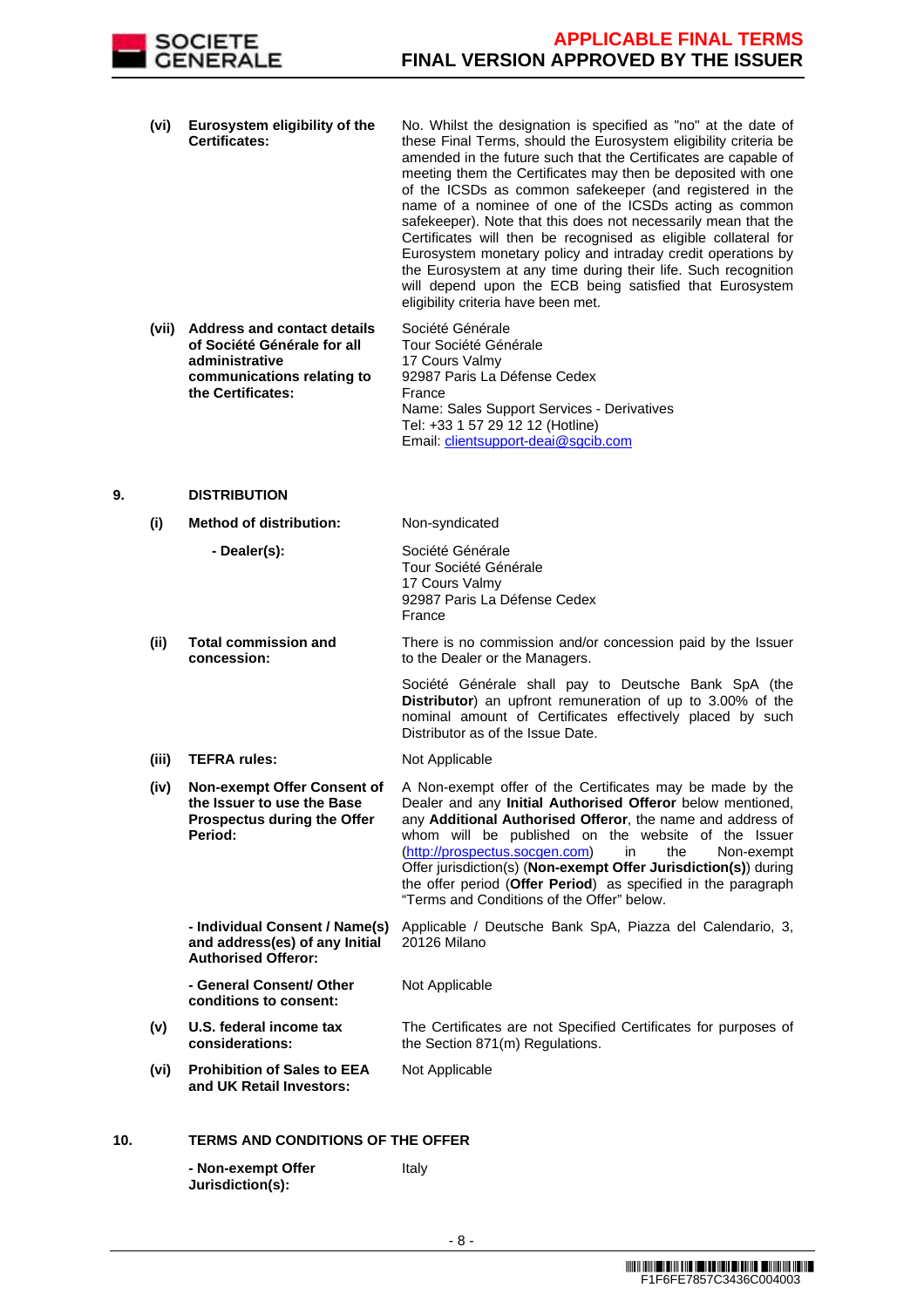

**- Offer Period:** .

From and including January 04, 2021 at 9.00 a.m. Central European Time (CET) to and including January 18, 2021 at 4.00 p.m. CET, subject to any early closing of the Offer Period as described below.

The Certificates will be distributed:

(a) within the premises of the Distributors (at their offices and branches);

(b) through door-to-door selling (fuori sede) pursuant to Articles 30 and 31 of the Italian Legislative Decree No. 58 of  $24<sup>th</sup>$ February 1998, as amended from time to time (the **"Italian Financial Services Act"**) from and including January 04, 2021 at 9.00 a.m. Central European Time (CET) to and including January 13, 2021 at 4.00 p.m. CET; and

(c) through long distance selling techniques (tecniche di comunicazione a distanza) pursuant to article 32 of the Italian Financial Services Act from and including January 04, 2020 at 9.00 a.m. Central European Time (CET) to and including January 06, 2021 at 4.00 p.m. CET,

subject to any early closing of the Offer Period as described below.

The Distributor intending to distribute Certificates through doorto-door selling (fuori sede) pursuant to article 30 of the Italian Financial Services Act will collect the acceptance forms - other than directly at their branches and offices - through financial advisors for door-to-door selling (consulenti finanziari abilitati all'offerta fuori sede) pursuant to Article 31 of the Italian Financial Services Act.

Pursuant to Article 30, paragraph 6, of the Italian Financial Services Act, the validity and enforceability of contracts entered into through door-to-door selling (fuori sede) is suspended for a period of 7 (seven) days from the date of subscription of the acceptance form by the relevant investor.

Within such period investors may notify the relevant Distributor of their withdrawal without payment of any charge or commission.

The Certificates will be also offered through long distance selling techniques *(tecniche di comunicazione a distanza)* pursuant to article 32 of the Italian Financial Services Act *(i.e.,* through the trading-online platform of the Distributors and/or recorded telephone orders). In this case, investors may purchase the Certificates via the internet, after being identified by the Distributor, by using their personal password/identification codes. Pursuant to article 67-duodecies of the Italian Legislative Decree No. 206/2005 as amended (the so called "Codice del Consumo"), the validity and enforceability of the contracts entered into through long distance selling techniques (tecniche di comunicazione a distanza) is suspended for a period of 14 (fourteen) days from the date of subscription of the acceptance form by the relevant investor. Within such period investors may notify the relevant Distributor of their withdrawal without any charge or commission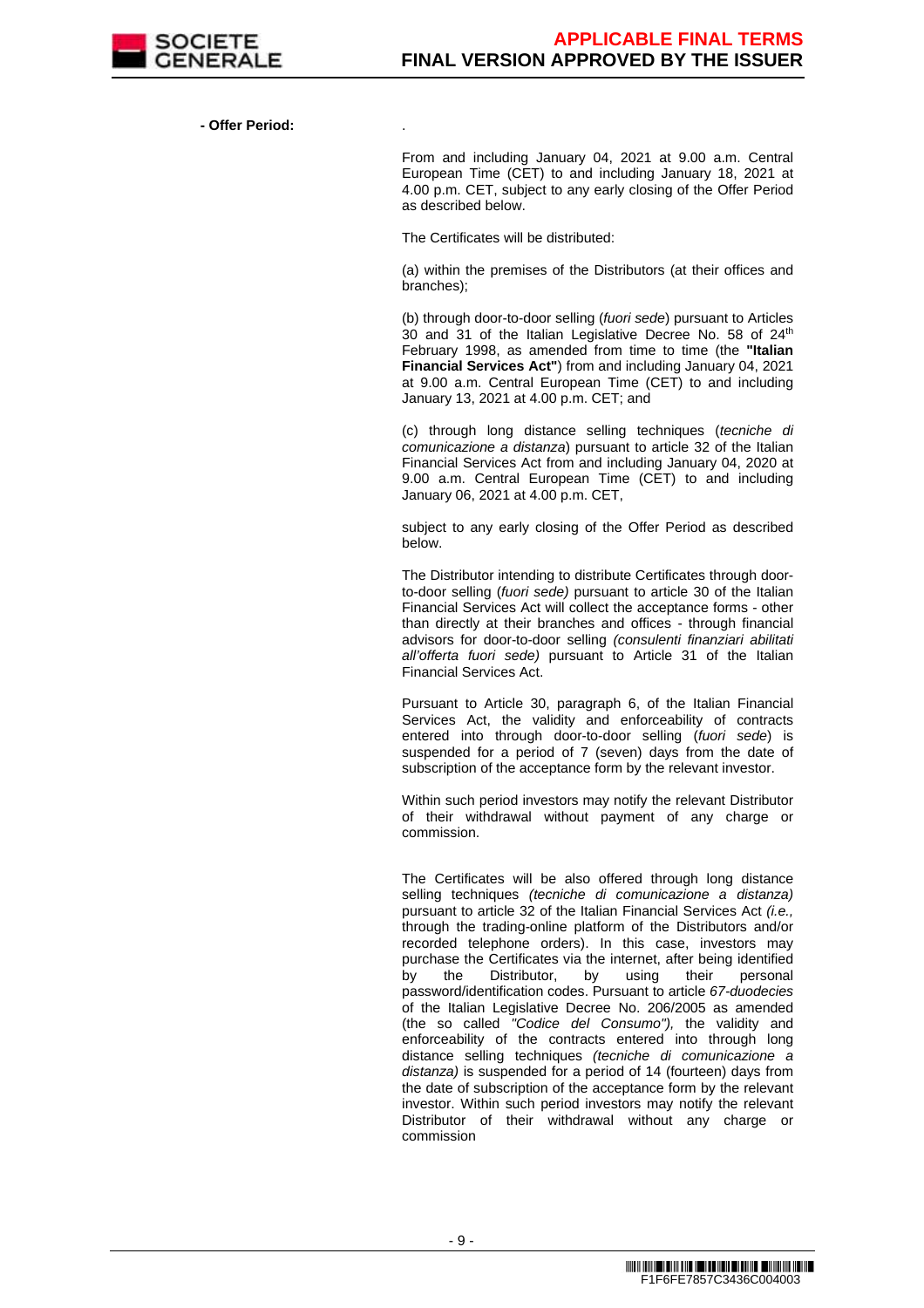

| - Offer Price:                                                                                                              | The Certificates will be offered at the Issue Price of which up to<br>a maximum of 3.00% is represented by distribution fee payable<br>upfront by the Guarantor to the Distributor                                                                                                                                                                                                                                                                                                                                                                                                                                                                                                                                |
|-----------------------------------------------------------------------------------------------------------------------------|-------------------------------------------------------------------------------------------------------------------------------------------------------------------------------------------------------------------------------------------------------------------------------------------------------------------------------------------------------------------------------------------------------------------------------------------------------------------------------------------------------------------------------------------------------------------------------------------------------------------------------------------------------------------------------------------------------------------|
| - Conditions to which the<br>offer is subject:                                                                              | Offers of the Certificates are conditional on their issue and, on<br>any additional conditions set out in the standard terms of<br>business of the financial intermediaries, notified to investors by<br>such relevant financial intermediaries.                                                                                                                                                                                                                                                                                                                                                                                                                                                                  |
|                                                                                                                             | The Issuer reserves the right to close the Offer Period prior to<br>its<br>stated<br>expiry<br>for<br>any<br>reason.<br>The Issuer reserves the right to withdraw the offer and cancel<br>the issuance of the Certificates for any reason at any time on<br>or prior to the Issue Date. For the avoidance of doubt, if any<br>application has been made by a potential investor and the<br>Issuer exercises such right, no potential investor shall be<br>entitled to subscribe or otherwise acquire the Certificates.<br>In each case, a notice to the investors on the early termination<br>or the withdrawal, as applicable, will be published on the<br>website of the Issuer (http://prospectus.socgen.com). |
|                                                                                                                             | The validity of the offer is subject to the condition that the<br>decision of admission to trading on EuroTLX is released<br>by Borsa Italiana S.p.A. by not later than on the day<br>immediately preceding the Issue Date; otherwise, the offer will<br>be deemed withdrawn and the issuance cancelled. The Issuer<br>undertakes to file the relevant application with Borsa<br>Italiana S.p.A. in due time to allow Borsa Italiana S.p.A. to<br>release a decision, according to its rules, within the day<br>immediately preceding the Issue Date.                                                                                                                                                             |
| - Description of the<br>application process:                                                                                | The distribution activity will be carried out in accordance with<br>the financial intermediary's usual procedures. Prospective<br>investors will not be required to enter into any contractual<br>arrangements directly with the Issuer in relation to the<br>subscription of the Certificates.                                                                                                                                                                                                                                                                                                                                                                                                                   |
| - Description of possibility<br>to reduce subscriptions and<br>manner for refunding<br>excess amount paid by<br>applicants: | Not Applicable                                                                                                                                                                                                                                                                                                                                                                                                                                                                                                                                                                                                                                                                                                    |
| - Details of the minimum<br>and/or maximum amount of<br>application:                                                        | Minimum amount of application : EUR 100 (i.e. 1 Certificate)                                                                                                                                                                                                                                                                                                                                                                                                                                                                                                                                                                                                                                                      |
| - Details of the method and<br>time limits for paying up and<br>delivering the Certificates:                                | The Certificates will be issued on the Issue Date against<br>payment to the Issuer of the net subscription moneys.<br>However, the settlement and delivery of the Certificates will be<br>executed through the Dealer mentioned above. Investors will<br>be notified by the relevant financial intermediary of their<br>allocations of Certificates and the settlement arrangements in<br>respect thereof.                                                                                                                                                                                                                                                                                                        |
|                                                                                                                             | The settlement and the delivery of the securities will be<br>executed through the Dealer mentioned above only for<br>technical reasons. However, the Issuer will be the only offeror<br>and as such will assume all the responsibilities in connection<br>with the information contained in the Final Terms together with<br>the Base Prospectus.                                                                                                                                                                                                                                                                                                                                                                 |
| - Manner and date in which<br>results of the offer are to be<br>made public:                                                | Publication<br>website<br>the<br>οf<br>the<br><b>Issuer</b><br>on<br>(http://prospectus.socgen.com) and in a daily newspaper of<br>general circulation in the relevant place(s) of listing and/or<br>public offer at the end of the subscription period if required by<br>local regulation.                                                                                                                                                                                                                                                                                                                                                                                                                       |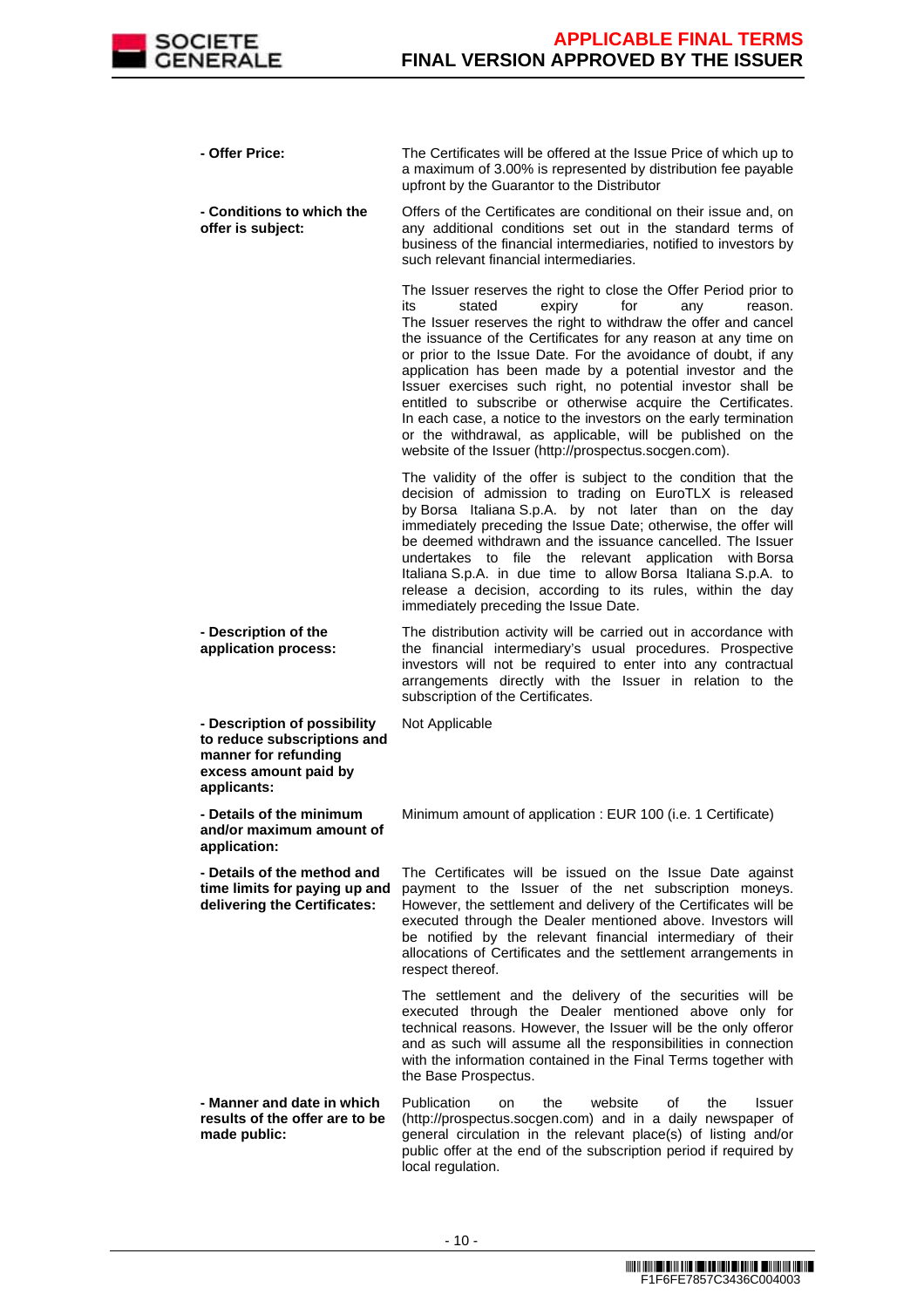

| - Procedure for exercise of<br>any right of pre-emption,<br>negotiability of subscription<br>rights and treatment of<br>subscription rights not<br>exercised: | Not Applicable                                                                                                                                                                                                                                                                                                                                                                                |
|---------------------------------------------------------------------------------------------------------------------------------------------------------------|-----------------------------------------------------------------------------------------------------------------------------------------------------------------------------------------------------------------------------------------------------------------------------------------------------------------------------------------------------------------------------------------------|
| - Whether tranche(s)<br>has/have been reserved for<br>certain countries:                                                                                      | Not Applicable                                                                                                                                                                                                                                                                                                                                                                                |
| - Process for notification to<br>applicants of the amount<br>allotted and the indication<br>whether dealing may begin<br>before notification is made:         | Not Applicable                                                                                                                                                                                                                                                                                                                                                                                |
| - Amount of any expenses<br>and taxes specifically<br>charged to the subscriber or<br>purchaser:                                                              | Taxes charged in connection with the subscription, transfer,<br>purchase or holding of the Certificates must be paid by the<br>Certificateholders and neither the Issuer nor the Guarantor<br>shall have any obligation in relation thereto; in that respect,<br>Certificateholders shall consult professional tax advisers to<br>determine the tax regime applicable to their own situation. |
|                                                                                                                                                               | The entry costs, included in the Issue Price and determined as<br>of 21/12/2020 (the launch date of the issuance), charged to<br>the investor by the Issuer or the Offeror are equal to 6.3824%.<br>The entry costs and potential recurrent costs and potential<br>anticipated exit penalties may have an impact on the return the                                                            |

investor may obtain from his investment.

# **11. ADDITIONAL INFORMATION**

| - Minimum investment in the<br><b>Certificates:</b>                                                                                                    | EUR 100 (i.e. 1 Certificate)                              |
|--------------------------------------------------------------------------------------------------------------------------------------------------------|-----------------------------------------------------------|
| - Minimum Trading Lot:                                                                                                                                 | EUR 100 (i.e. 1 Certificate)                              |
| - Location where the<br><b>Prospectus, any Supplements</b><br>thereto and the Final Terms<br>can be collected or inspected<br>free of charge in Italy: | Société Générale,<br>Via Olona n.2, 20123 Milano<br>Italy |

# **12. PUBLIC OFFERS IN SWITZERLAND**

Not Applicable

# **13. BENCHMARK REGULATION**

**Benchmark:** Not Applicable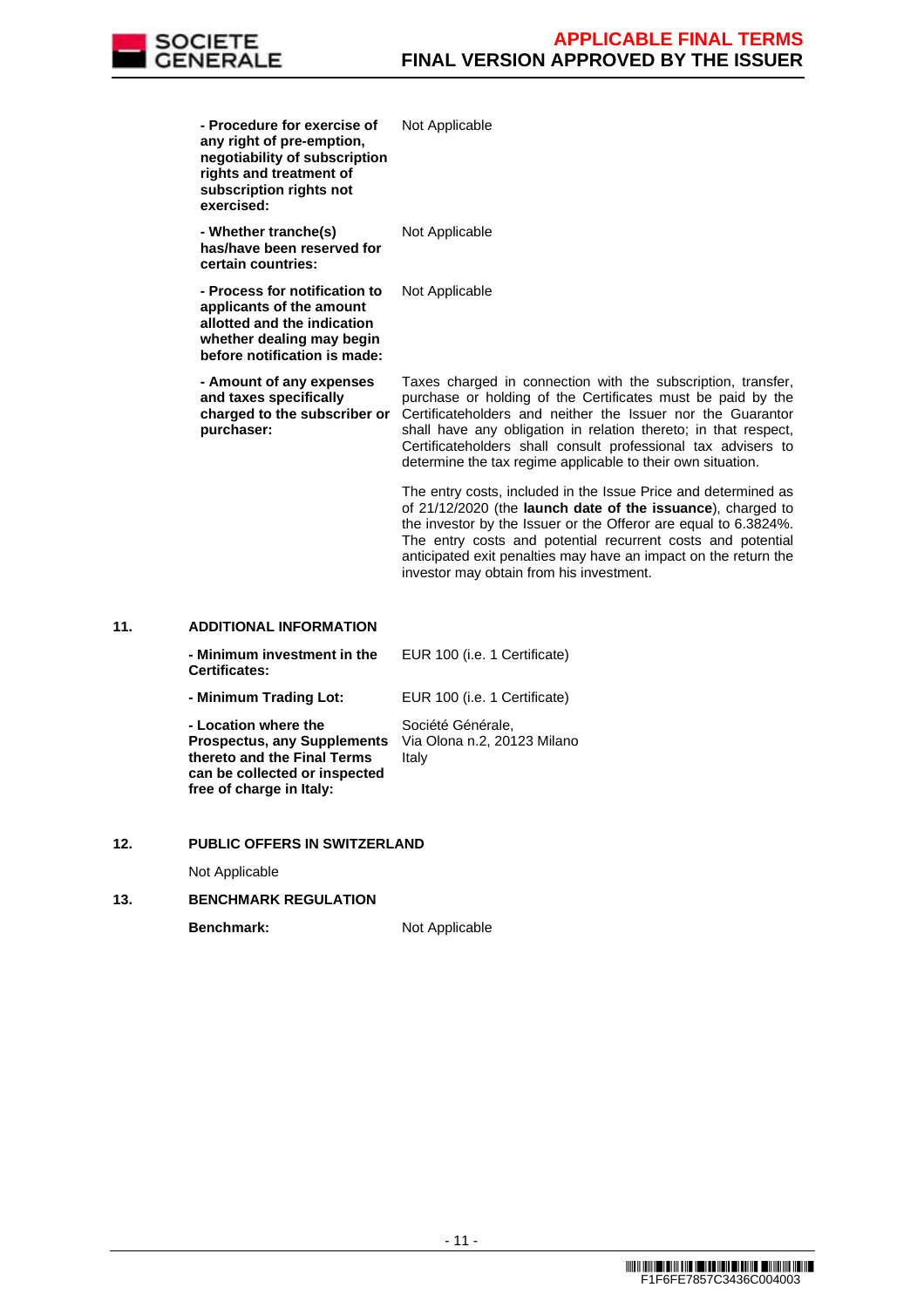

# **ISSUE SPECIFIC SUMMARY**

# **SECTION A – INTRODUCTION INCLUDING WARNINGS**

**ISIN code** : XS2236092792

#### **Issuer : SG Issuer**

Domicile: 16, boulevard Royal, L-2449 Luxembourg

Telephone number : + 352 27 85 44 40

Legal entity identifier (LEI) : 549300QNMDBVTHX8H127

#### **Offeror and/or entity requesting the admission to trading :**

Société Générale

Tour Société Générale - 17 Cours Valmy

92987 Paris La Défense Cedex, France

Domicile : 29, boulevard Haussmann, 75009 Paris, France.

Legal entity identifier (LEI) : O2RNE8IBXP4R0TD8PU41

#### **Identity and contact details of the competent authority approving the prospectus:**

Approved by the Commission de Surveillance du Secteur Financier (CSSF)

283, route d'Arlon L-2991, Luxembourg

Telephone number: (352) 26 25 11

E-Mail : direction@cssf.lu

**Date of approval of the prospectus:** 05/06/2020

#### **WARNINGS**

This summary must be read as an introduction to the base prospectus (the **Base Prospectus**).

Any decision to invest in the certificates (the **Certificates**) should be based on a consideration of the Base Prospectus as a whole by the investor.

#### **Prospective investors should be aware that these Certificates may be volatile and that they may receive no interest and may lose all or a substantial portion of their principal.**

Where a claim relating to the information contained in the Base Prospectus and the applicable Final Terms is brought before a court, the plaintiff investor might, under the national legislation of the Member States, have to bear the costs of translating the Base Prospectus before the legal proceedings are initiated.

Civil liability attaches only to those persons who have tabled this summary, including any translation thereof, but only if the summary is misleading, inaccurate or inconsistent when read together with the other parts of the Base Prospectus or it does not provide, when read together with the other parts of the Base Prospectus, key information in order to aid investors when considering whether to invest in the Certificates.

**You are about to buy a product which is not simple and which may be difficult to understand.**

# **SECTION B – KEY INFORMATION ON THE ISSUER**

#### **WHO IS THE ISSUER OF THE SECURITIES?**

**Issuer : SG Issuer** (or the **Issuer**)

Domicile: 16, boulevard Royal, L-2449 Luxembourg

Legal form: Public limited liability company (société anonyme).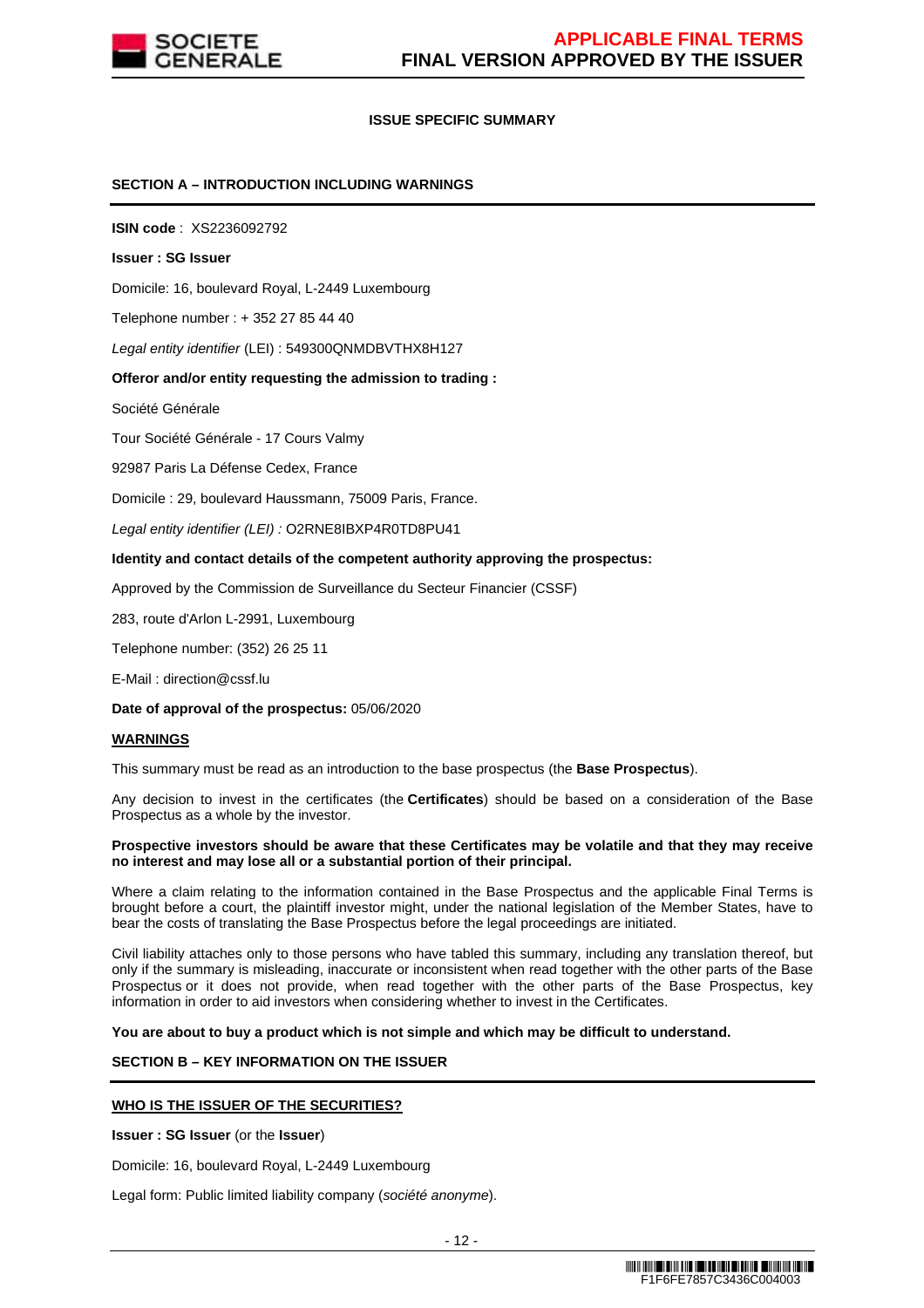

Legal entity identifier (LEI) : 549300QNMDBVTHX8H127

Legislation under which the Issuer operates: Luxembourg law.

Country of incorporation: Luxembourg.

#### **Statutory auditors : Ernst & Young S.A.**

The principal activity of SG Issuer is raising finance by the issuance of warrants as well as debt securities designed to be placed to institutional customers or retail customers through the distributors associated with Société Générale. The financing obtained through the issuance of such debt securities is then lent to Société Générale and to other members of the Group.

The Issuer is a 100% subsidiary of Société Générale Luxembourg S.A. who is itself a 100 % subsidiary of Société Générale and is consolidated by global integration.

In accordance with it bylaws, the Issuer is managed by an Executive Board under the supervision of a Supervisory Councel. The members of the Executive Board are Laurent Weil, Thierry Bodson, Pascal Jacob, Yves Cacclin, Alexandre Galliche and Estelle Stephan Jaspard (each individually a Director and collectively the Executive Board). Laurent Weil, Thierry Bodson, Pascal Jacob, Yves Cacclin, Alexandre Galliche et Estelle Stephan Jaspard exercice their activities full time within Société Générale group.

#### **WHAT IS THE KEY FINANCIAL INFORMATION REGARDING THE ISSUER?**

**Income statement**

| ∥(en K€)              | 31 December 2019 | 31 December 2018 |  |
|-----------------------|------------------|------------------|--|
|                       | (audited)        | (audited)        |  |
| Operating profit/loss | 210              | 251              |  |

**Balance sheet**

| (en K€)                                                                  | 31 December<br>2019<br>(audited) | 31 December<br>2018<br>(audited) |
|--------------------------------------------------------------------------|----------------------------------|----------------------------------|
| Net financial debt (long term debt plus short term debt minus<br>cash) * | $-17975$                         | $-31584$                         |
| Current ratio (current assets/current liabilities)                       | N/A                              | N/A                              |
| Debt to equity ratio (total liabilities/total shareholder equity)        | N/A                              | N/A                              |
| Interest cover ratio (operating income/interest expense)                 | N/A                              | N/A                              |

\*the Net financial debt is calculated on the basis of the following elements :

| ∥Net financial debt             | 31/12/2019 | 30/06/2019 | 31/12/2018 | 30/06/2018 | 31/12/2017 |
|---------------------------------|------------|------------|------------|------------|------------|
| Convertible Bond into Share (1) | 48 000     | 48 000     | 48 000     | 48 000     | 48 000     |
| Cash and cash equivalents (2)   | $-65975$   | $-92164$   | $-79584$   | $-69221$   | $-114.889$ |
| ⊺Total                          | $-17975$   | $-44164$   | $-31584$   | $-21221$   | $-66889$   |

(1) classified within the line Financial liabilities at amortized cost, see note 4.3 in the 2019 financial statements and in the 2019 condensed interim financial statements

(2) classified in the Balance Sheet.

#### **Cash flow**

| (en K€)                                  | 31 December 2019<br>(audited) | 31 December 2018<br>(audited) |
|------------------------------------------|-------------------------------|-------------------------------|
| Net cash flows from operating activities | 44 845                        | 4 2 1 4                       |
| Net cash flows from financing activities | (58454)                       | (39519)                       |
| Net cash flows from investing activities |                               |                               |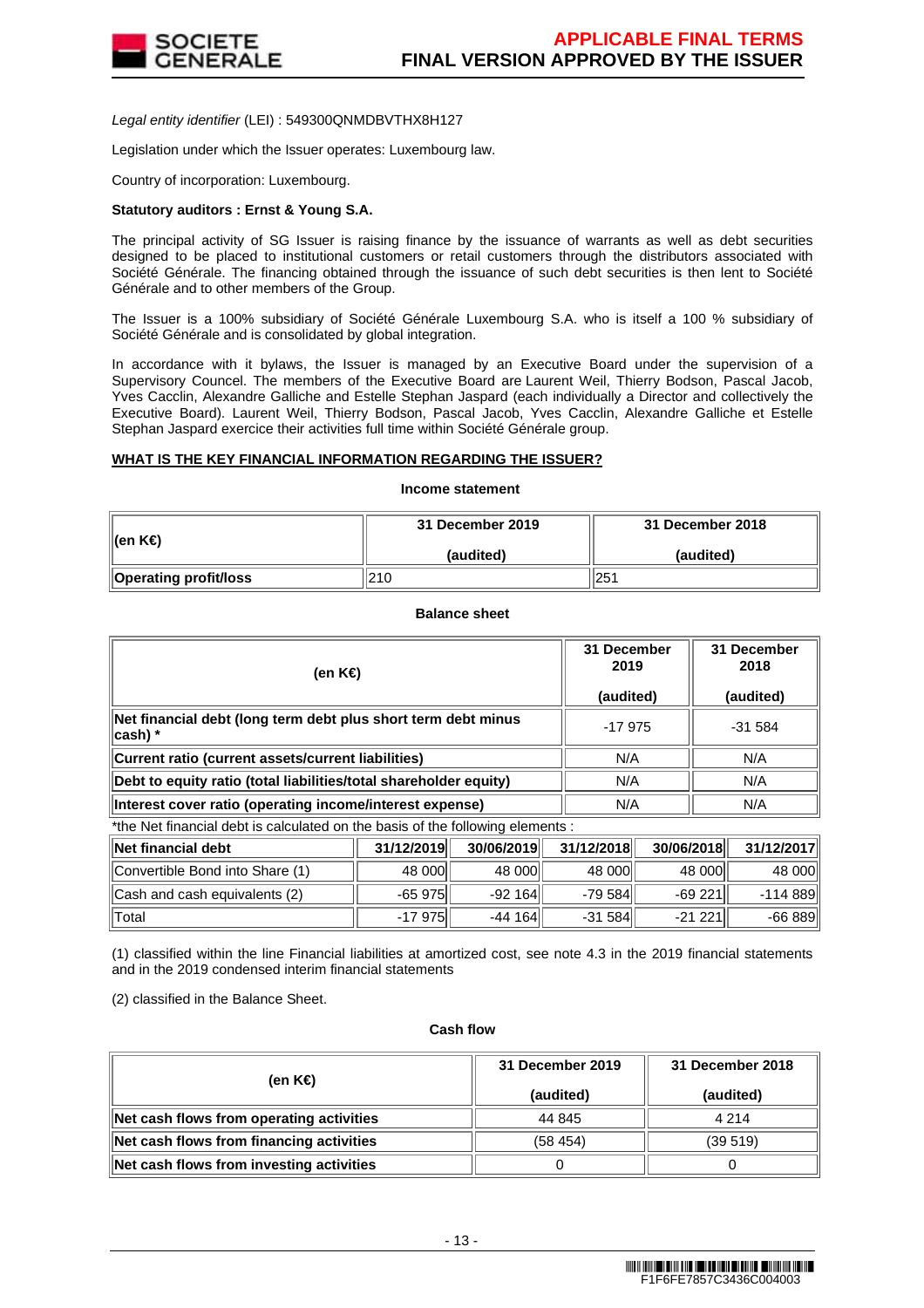

# **WHAT ARE THE KEY RISKS THAT ARE SPECIFIC TO THE ISSUER?**

In the event of default or bankruptcy of the Issuer, the investor has recourse only against Société Générale and there is a risk of total or partial loss of the amount invested or conversion into securities (equity or debt) or postponement of maturity, in the event of bail-in affecting the Issuer's securities or Société Générale's structured certificates, without any guarantee or compensation.

# **SECTION C. KEY INFORMATION ON THE SECURITIES**

# **WHAT ARE THE MAIN FEATURES OF THE SECURITIES?**

**ISIN Code :** XS2236092792 **Number of Certificates :** 150 000

| <b>Product Currency</b>                      | EUR.                                                                                                        |                   | <b>Settlement</b><br><b>Currency</b>   |                 | EUR                                                      |  |
|----------------------------------------------|-------------------------------------------------------------------------------------------------------------|-------------------|----------------------------------------|-----------------|----------------------------------------------------------|--|
| Listing                                      | EuroTLX, a Multilateral Trading<br>Facility organized and managed Nominal Value<br>by Borsa Italiana S.p.A. |                   |                                        |                 | EUR 100 per Certificate                                  |  |
| Minimum<br>llnvestment                       | <b>EUR 100</b>                                                                                              |                   | <b>Issue Price</b>                     |                 | 100% of the Nominal Value                                |  |
| <b>Final Exercise Date</b>                   | 30/12/2025                                                                                                  |                   | <b>Minimum</b><br><b>Reimbursement</b> |                 | No, you can lose up to the full<br>linvested amount      |  |
| <b>Capital Barrier</b>                       | 70%                                                                                                         |                   | <b>Capital Barrier Type</b>            |                 | Finall<br>Observed<br>the<br>on<br>Observation Date only |  |
| Early<br><b>Redemption</b><br><b>Barrier</b> | 100%                                                                                                        |                   | Redemption<br>Early<br>Coupon          |                 | 7.5%                                                     |  |
| <b>Final Barrier</b>                         | 100%                                                                                                        |                   | <b>Final Coupon</b>                    |                 | 37.5%                                                    |  |
| Identifier<br><b>Reference Underlying</b>    |                                                                                                             | Relevant Exchange |                                        | <b>Currency</b> |                                                          |  |
| <b>IUBS Group AG</b>                         |                                                                                                             | CH0244767585      | Six Swiss Exchange                     |                 | <b>CHF</b>                                               |  |

This product is a certificate governed by English law.

This product is designed to provide a return when the product is redeemed (either at maturity or when redeemed early). It is possible for the product to be automatically redeemed early based on pre-defined conditions. If the product is not redeemed early, both the return and the capital redemption amount will be linked to the performance of the Reference Underlying. Your capital will be fully at risk when investing in this product.

Automatic Early Redemption

On any Early Redemption Observation Date, if the level of the Reference Underlying is at or above the Early Redemption Barrier, the product will be redeemed early and you will receive:

100% of the Nominal Value, plus the Early Redemption Coupon multiplied by the number of periods the product has elapsed since inception.

A period corresponds to one year.

Final Exercise On the Final Exercise Date, provided that the product has not been redeemed early, you will receive a Final Exercise Amount.

- If the Final Level of the Reference Underlying is at or above the Final Barrier, you will receive:

100% of the Nominal Value plus the Final Coupon

- If the Final Level of the Reference Underlying is below the Final Barrier and is at or above the Capital Barrier, you will receive:

100% of the Nominal Value.

- Otherwise, you will receive the Final Level of the Reference Underlying multiplied by the Nominal Value. In this scenario, you will suffer a partial or total loss of your invested amount.

Additional Information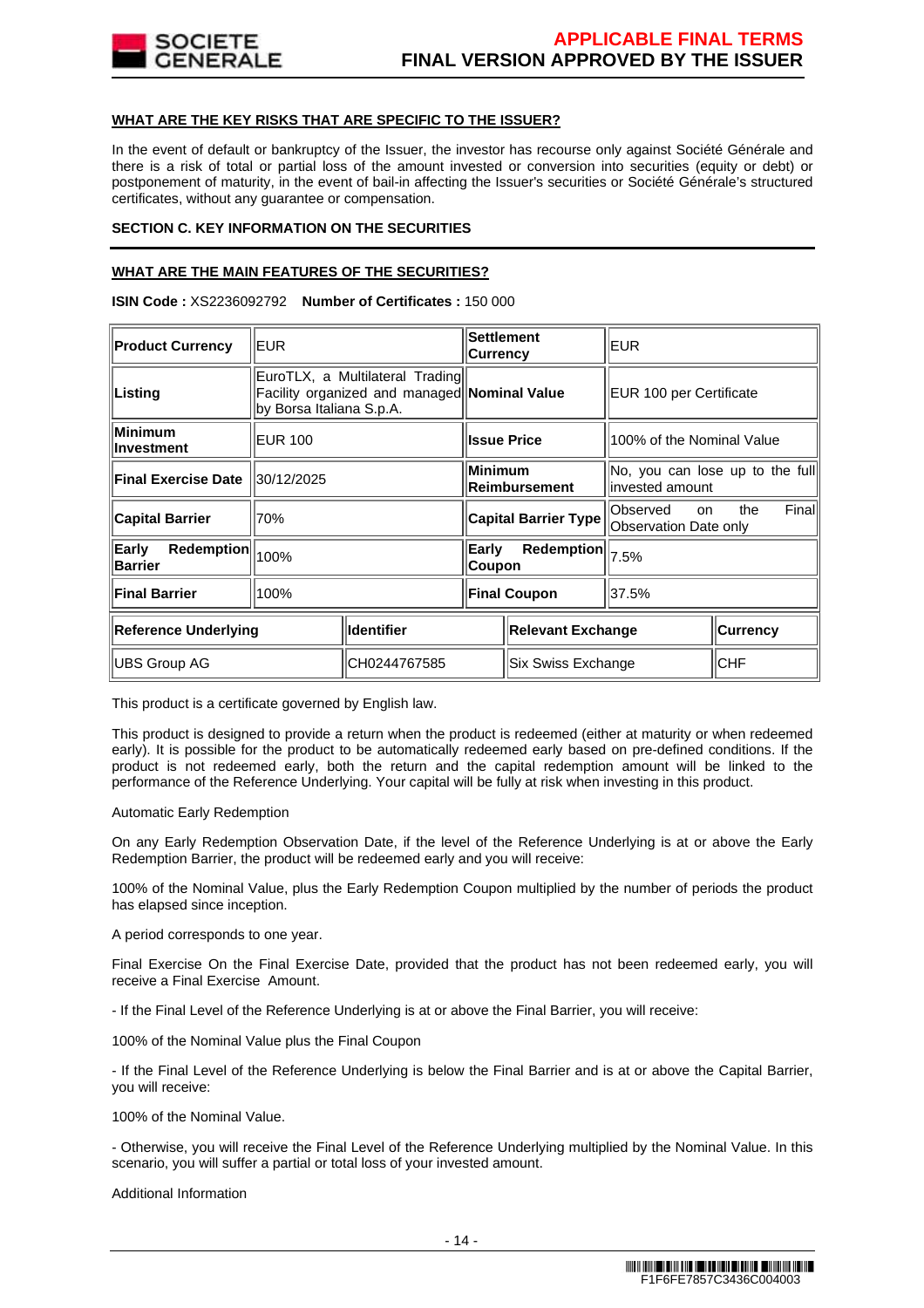

- The level of the Reference Underlying corresponds to its value expressed as a percentage of its Initial Value.

- The Initial Value of the Reference Underlying is its value observed on the Initial Observation Date.

- The Final Level is the level of the Reference Underlying observed on the Final Observation Date.

- Coupons are expressed as a percentage of the Nominal Value.

- Extraordinary events may lead to changes to the product's terms or the early termination of the product and could result in losses on your investment

- The product is available through a public offering during the applicable offering period in the following jurisdiction(s): Italy

| <b>Issue Date</b>                 | 21/01/2021                                                 |
|-----------------------------------|------------------------------------------------------------|
| Initial Observation Date          | 121/12/2020                                                |
| <b>Final Observation Date</b>     | l22/12/2025                                                |
| <b>Final Exercise Date</b>        | 30/12/2025                                                 |
| Early<br><b>Observation Dates</b> | Redemption 21/12/2021, 21/12/2022, 21/12/2023, 23/12/2024, |

#### **Waiver of Set-off rights**

The Certificateholders waive any right of set-off, compensation and retention in relation to the Certificates, to the extent permitted by law.

#### **Submission to jurisdiction:**

The Issuer accepts the competence of the courts of England in relation to any dispute against the Issuer, but accepts that such Certificateholders may bring their action before any other competent court.

#### **Ranking:**

The Certificates will be direct, unconditional, unsecured and unsubordinated obligations of the Issuer and will rank at least pari passu with all other outstanding direct, unconditional, unsecured and unsubordinated obligations of the Issuer, present and future.

The Certificateholder acknowledge that in case of resolutions pursuant to Directive 2014/59/UE in relation to the Issuer's liabilities or the non subordinated, senior preferred, structured and LMEE ratio eligible liabilities of Société Générale, the Certificates may be subject to the reduction of all, or a portion, of the amounts due, on a permanent basis, a conversion of all, or a portion, of the amounts due into shares or other securities of the Issuer or the Guarantor or another person; cancellation; and/or the amendment on maturity of the Certificates or amendment on the calendar or the amount of the interests.

# **RESTRICTIONS ON THE FREE TRANSFERABILITY OF THE SECURITIES :**

Not Applicable. There is no restriction on the free transferability of the Certificates, subject to selling and transfer restrictions which may apply in certain jurisdictions including restrictions applicable to the offer and sale to, or for the account or benefit of, persons other than Permitted Transferees.

A Permitted Transferee means any person who (i) is not a U.S. person as defined pursuant to Regulation S; (ii) is not a person who comes within any definition of U.S. person for the purposes of the CEA or any CFTC Rule, guidance or order proposed or issued under the CEA (for the avoidance of doubt, any person who is not a "Non-United States person" defined under CFTC Rule 4.7(a)(1)(iv), but excluding, for purposes of subsection (D) thereof, the exception for any qualified eligible person who is not a "Non-United States person," shall be considered a U.S. person); and (iii) is not a "U.S. Person" for purposes of the final rules implementing the credit risk retention requirements of Section 15G of the U.S. Securities Exchange Act of 1934, as amended (the **U.S. Risk Retention Rules**) (a **Risk Retention U.S. Person**).

#### **WHERE THE SECURITIES WILL BE TRADED?**

#### **Admission to trading:**

Application will be made for the Certificates to be admitted to trading on the Multilateral Trading Facility ("MTF") named EuroTLX organized and managed by Borsa Italiana S.p.A.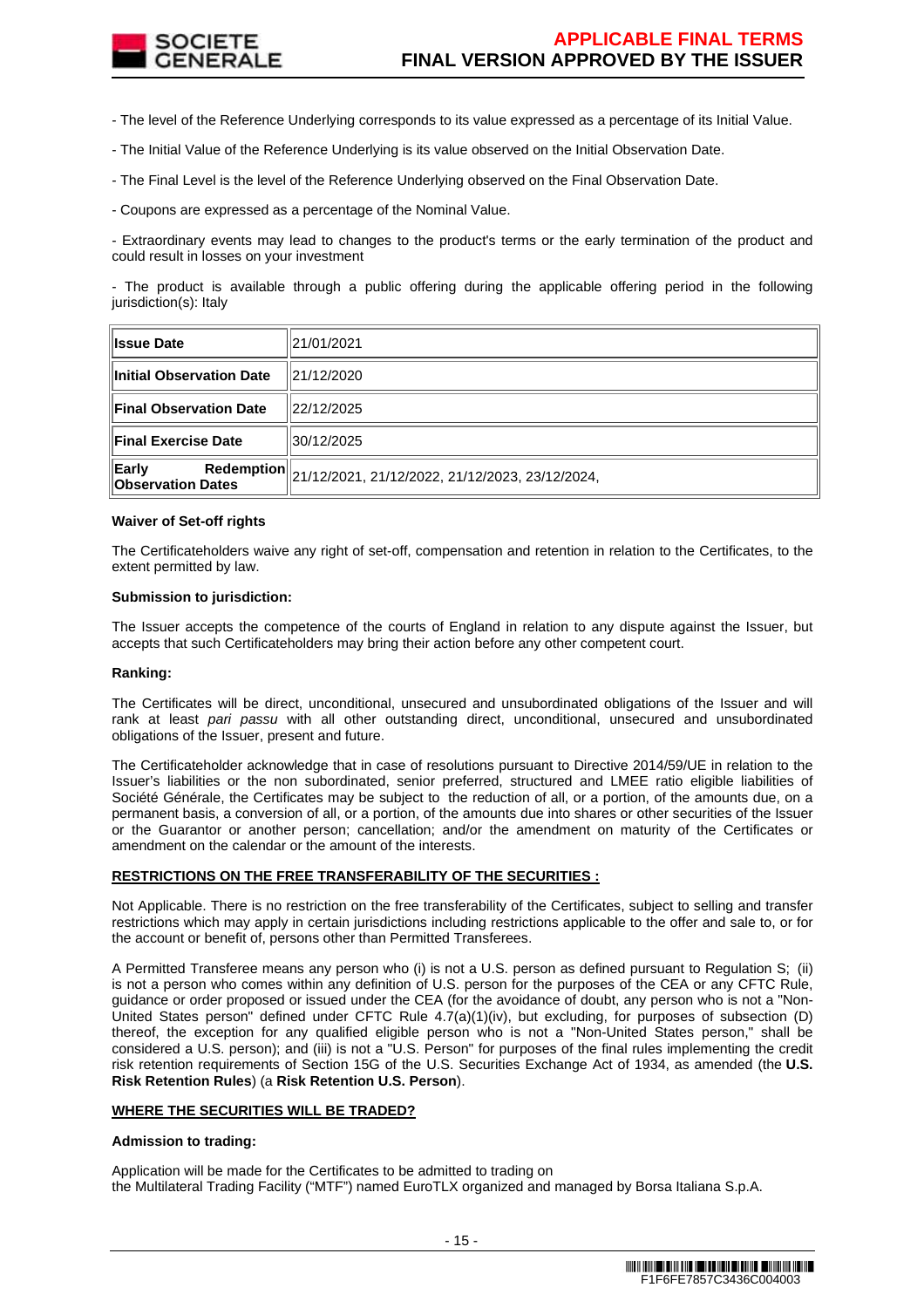

**There can be no assurance that the listing and trading of the Certificates will be approved with effect on the Issue Date or at all.**

#### **IS THERE A GUARANTEE ATTACHED TO THE SECURITIES?**

#### **Nature and scope of the guarantee:**

The Certificates are unconditionally and irrevocably guaranteed by Société Générale (the **Guarantor**) pursuant to the guarantee governed by French law made as of 05/06/2020 (the Guarantee).

The Guarantee obligations constitutes a direct, unconditional, unsecured and unsubordinated obligations of the Guarantor ranking as senior preferred obligations, as provided for in Article L. 613-30-3-I-3° of the French Code "monétaire et financier" and will rank at least pari passu with all other existing and future direct, unconditional, unsecured senior preferred obligations of the Guarantor, including those in respect of deposits.

Any references to sums or amounts payable by the Issuer which are guaranteed by the Guarantor under the Guarantee shall be to such sums and/or amounts as directly reduced, and/or in the case of conversion into equity, as reduced by the amount of such conversion, and/or otherwise modified from time to time resulting from the application of a bail-in power by any relevant authority pursuant to directive 2014/59/EU of the European Parliament and of the Council of the European Union.

# **Description of the Guarantor:**

The Guarantor, Société Générale is the parent company of the Société Générale Group.

Domicile: 29, boulevard Haussmann, 75009 Paris, France.

Legal form: Public limited liability company (société anonyme).

Country of incorporation: France.

Legal entity identifier (LEI) : O2RNE8IBXP4R0TD8PU41

The Guarantor may on a regular basis, as defined in the conditions set by the French Banking and Financial Regulation Committee, engage in all transactions other than those mentioned above, including in particular insurance brokerage.

Generally speaking, the Guarantor may carry out, on its own behalf, on behalf of third parties or jointly, all financial, commercial, industrial, agricultural, personal property or real property, directly or indirectly related to the above-mentioned activities or likely to facilitate the accomplishment of such activities.

#### **Key financial information on the Guarantor:**

#### **Income statement**

| In millions of euros                                                                    | <b>Half Year</b><br>2020<br>(unaudited) | 31.12.2019<br>(audited) | <b>Half Year</b><br>2019<br>(unaudited) | 31.12.2018 <br>(audited) |
|-----------------------------------------------------------------------------------------|-----------------------------------------|-------------------------|-----------------------------------------|--------------------------|
| <b>Net</b><br>interest income (or equivalent) (Total interest income and<br>expense)*** | 5,467                                   | 11,185                  | 5,570                                   | 11,019                   |
| Net<br>fee and commission income (Total Fee income and<br>expense)                      | 2,373                                   | 5,257                   | 2,669                                   | 5,524                    |
| Net<br>impairment loss on financial assets (Cost of risk)                               | (2,099)                                 | (1,278)                 | (578)                                   | (1,005)                  |
| Net trading<br>income (Net gains and losses on financial transactions)                  | 779                                     | 4,460                   | 2,388                                   | 5,189                    |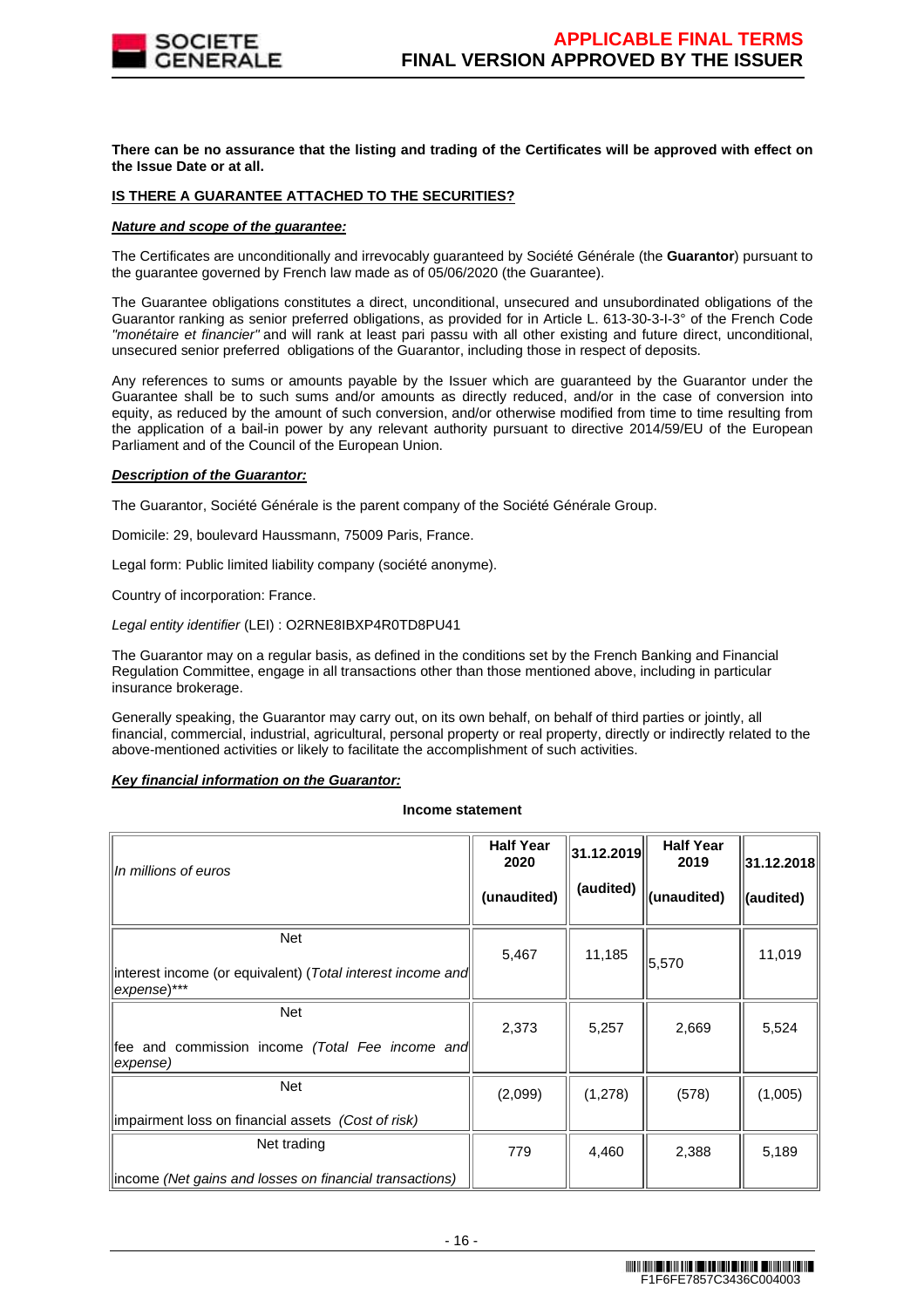

# **APPLICABLE FINAL TERMS FINAL VERSION APPROVED BY THE ISSUER**

| Measure                                                                                                                                                                                                                                                                                                                                      |         |       |       |                      |
|----------------------------------------------------------------------------------------------------------------------------------------------------------------------------------------------------------------------------------------------------------------------------------------------------------------------------------------------|---------|-------|-------|----------------------|
| $\left\ $ of financial performance used by the issuer in the $\left\  \begin{matrix} 1 & 0 & 0 \\ 1 & 0 & 2 & 0 \\ 0 & 0 & 0 & 0 \\ 0 & 0 & 0 & 0 \\ 0 & 0 & 0 & 0 \\ 0 & 0 & 0 & 0 \\ 0 & 0 & 0 & 0 \\ 0 & 0 & 0 & 0 \\ 0 & 0 & 0 & 0 \\ 0 & 0 & 0 & 0 \\ 0 & 0 & 0 & 0 \\ 0 & 0 & 0 & 0 \\ 0 & 0 & 0 & 0 \\ $<br>financial statements such |         | 6,944 | 3,416 | 7,274                |
| as operating profit (Gross operating income)                                                                                                                                                                                                                                                                                                 |         |       |       |                      |
| Net profit or loss (for consolidated financial                                                                                                                                                                                                                                                                                               |         |       |       |                      |
| statements net profit or loss attributable to equity holders<br>$ $ of the parent) (Net                                                                                                                                                                                                                                                      | (1,590) | 3,248 | 1,740 | $4,121$ <sup>*</sup> |
| <i>income, Group share)</i>                                                                                                                                                                                                                                                                                                                  |         |       |       |                      |

# **Balance sheet**

| In billions of euros                                                                                                                                | <b>Half</b><br><b>Year 2020</b><br>(unaudited) | 31.12.2019<br>(audited) | <b>Half</b><br><b>Year 2019</b><br>(unaudited) | 31.12.2018<br>(audited) | #Value<br>as outcome from<br>thel<br>most recent supervisory<br>review and<br>evaluation<br>process<br>(SREP) |
|-----------------------------------------------------------------------------------------------------------------------------------------------------|------------------------------------------------|-------------------------|------------------------------------------------|-------------------------|---------------------------------------------------------------------------------------------------------------|
| Total assets (Total Assets)                                                                                                                         | 1,453.4                                        | 1,356.3                 | 1,388.6                                        | 1,309.4                 | N/A                                                                                                           |
| Senior debt (Debt securities<br><i>issued</i> )                                                                                                     | 136.3                                          | 125.2                   | 127.3                                          | 116.3                   | N/A                                                                                                           |
| Subordinated debt<br>(Subordinated debts)                                                                                                           | 14.7                                           | 14.5                    | 14.6                                           | 13.3                    | N/A                                                                                                           |
| Loans and receivables to<br>customers (Customer<br>loans at amortised cost)                                                                         | 458.5                                          | 450.2                   | 438.3                                          | 447.2                   | N/A                                                                                                           |
| Deposits from customers<br>(Customer deposits)                                                                                                      | 444.5                                          | 418.6                   | 412.9                                          | 416.8                   | N/A                                                                                                           |
| Total equity (Shareholders'<br>equity, subtotal                                                                                                     | 60.7                                           | 63.5                    | 62.5                                           | 61.0                    | N/A                                                                                                           |
| Equity, Group share)                                                                                                                                |                                                |                         |                                                |                         |                                                                                                               |
| Non performing loans (based<br>on net carrying amount)<br>Loans and receivables)<br>(Doubtful loans)                                                | 17.7                                           | 16.2                    | 17.0                                           | 18.0                    | N/A                                                                                                           |
| Common Equity Tier 1 capital<br>(CET1) ratio (or<br>other<br>relevant<br>prudential<br>capital<br>adequacy<br>depending on the issuance)<br>(Common | ratop  12.3%(****)                             | 12.7%                   | 12.0%                                          | 11.4%                   | 10.02% **                                                                                                     |
| Equity Tier 1 ratio)                                                                                                                                |                                                |                         |                                                |                         |                                                                                                               |
| Total capital ratio (Total<br>capital<br>ratio)                                                                                                     | 17.7%                                          | 18.3%                   | 17.9%                                          | 17.0%                   | N/A                                                                                                           |
| Leverage ratio                                                                                                                                      |                                                |                         |                                                |                         |                                                                                                               |
| calculated under applicable<br>regulatory framework (Fully-                                                                                         | 4.2%                                           | 4.3%                    | 4.3%                                           | 4.3%                    | N/A                                                                                                           |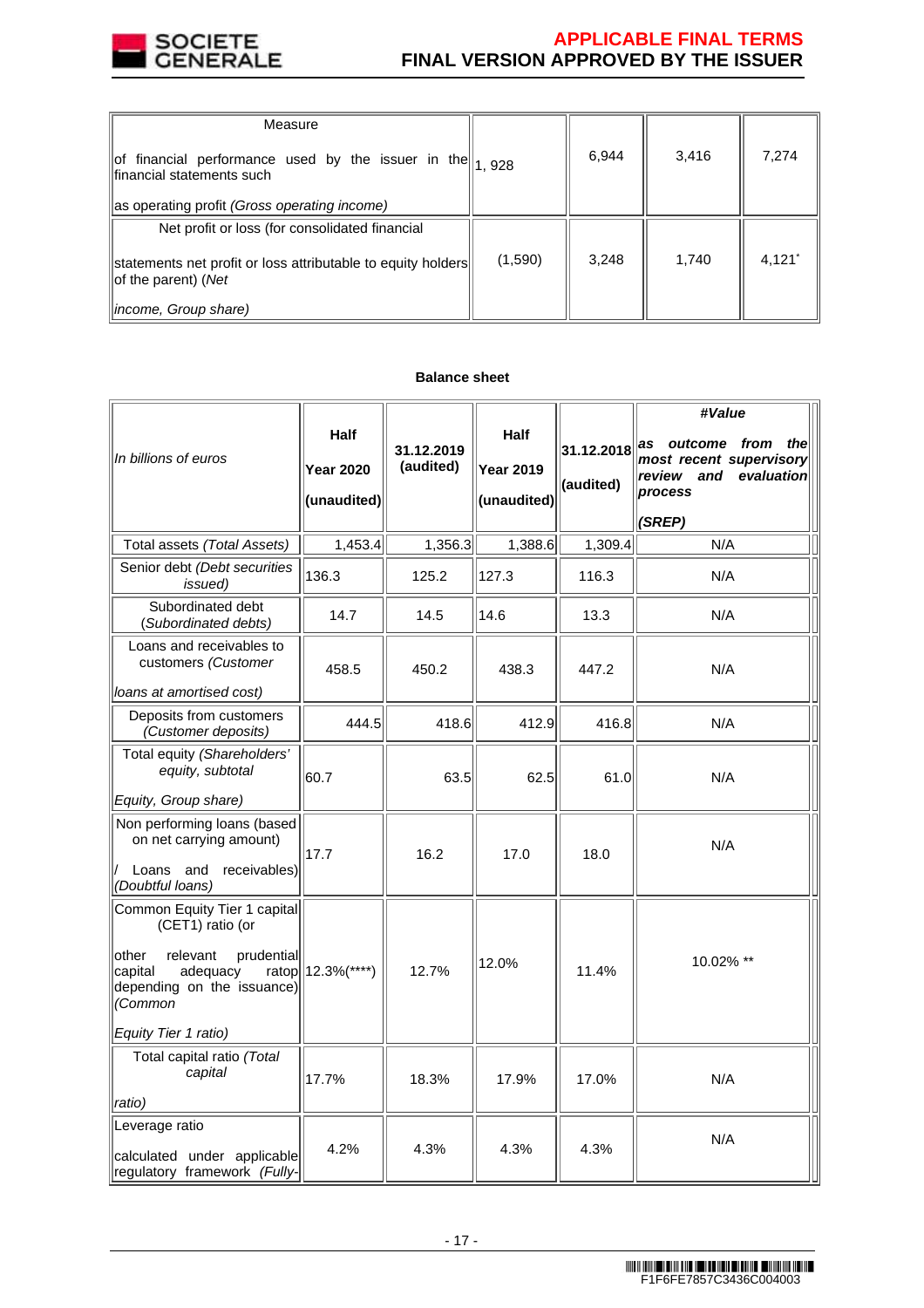

| $\parallel$ loaded CRR      |  |  |  |
|-----------------------------|--|--|--|
| $\parallel$ leverage ratio) |  |  |  |

\* As from January 1st 2019, in accordance with the amendment to IAS 12 "Income Tax", the tax saving related to the payment of coupons on undated subordinated and deeply subordinated certificates, previously recorded in consolidated reserves, is now recognised in income on the "Income tax" line; 2018 comparative data have been restated).

\*\*Taking into account the combined regulatory buffers, the CET1 ratio level that would trigger the Maximum Distributable Amount mechanism would be 9.05% as of 30 June 2020 (including 0.07% of countercyclical buffers).

\*\*\*Titled in italics refer to titled used in the financial statements.

\*\*\*\* Ratio excluding IFRS 9 phasing (CET1 ratio at 12,5% including +20bp of IFRS 9 phasing).

#### **Key risks that are specific to the guarantor :**

Due to Société Générale's role as guarantor and counterparty to the Issuer's hedging transactions, investors are essentially exposed to Société Générale's credit risk and have no recourse against the Issuer in the event of the Issuer's default.

#### **WHAT ARE THE KEY RISKS THAT ARE SPECIFIC TO THE SECURITIES?**

The investor bears the risk of total or partial loss of the amount invested at redemption of the Certificates on the Final Exercise Date or the event the Certificates is sold by the investor before that date.

Although it is subject to market making agreement, the liquidity of the product may be affected by exceptional circumstances that make it difficult to sell the product or at a price that results in a total or partial loss of the amount invested.

Certificates may be early redeemed automatically when the level of the Underlying(s) reaches a certain level. Investors will not benefit from the performance of the Underlying(s) subsequent to such event.

The market value of the Certificates depends on the evolution of market parameters at the time of exit (price level of the Underlying(s), interest rates, volatility and credit spreads) and may therefore result in a risk of total or partial loss on the amount initially invested.

Events unrelated to the Underlying(s) (e.g. change in law, including tax law, force majeure) may lead to early redemption of the Certificates and thus to total or partial loss of the amount invested.

Events affecting the Underlying(s) or hedging transactions may lead to adjustments, de-indexation, substitution of the Underlying(s), or and consequently to losses on the amount invested, including in the case of capital protection.

If the currency of the investor's main activities is different from that of the product, the investor is exposed to currency risk, especially in the event of exchange controls, which may reduce the amount invested.

# **SECTION D - KEY INFORMATION ON THE OFFER OF SECURITIES TO THE PUBLIC AND/OR ADMISSION TO TRADING ON A REGULATED MARKET**

# **UNDER WHICH CONDITIONS AND TIMETABLE CAN I INVEST IN THIS SECURITIES ?**

#### **DESCRIPTION OF THE TERMS AND CONDITIONS OF THE OFFER :**

#### **Non Exempted Offer Jurisdiction(s):** Italy

#### **Offer Period:**

From and including January 04, 2021 at 9.00 a.m. Central European Time (CET) to and including January 18, 2021 at 4.00 p.m. CET, subject to any early closing of the Offer Period as described below.

The Certificates will be distributed:

(a) within the premises of the Distributors (at their offices and branches);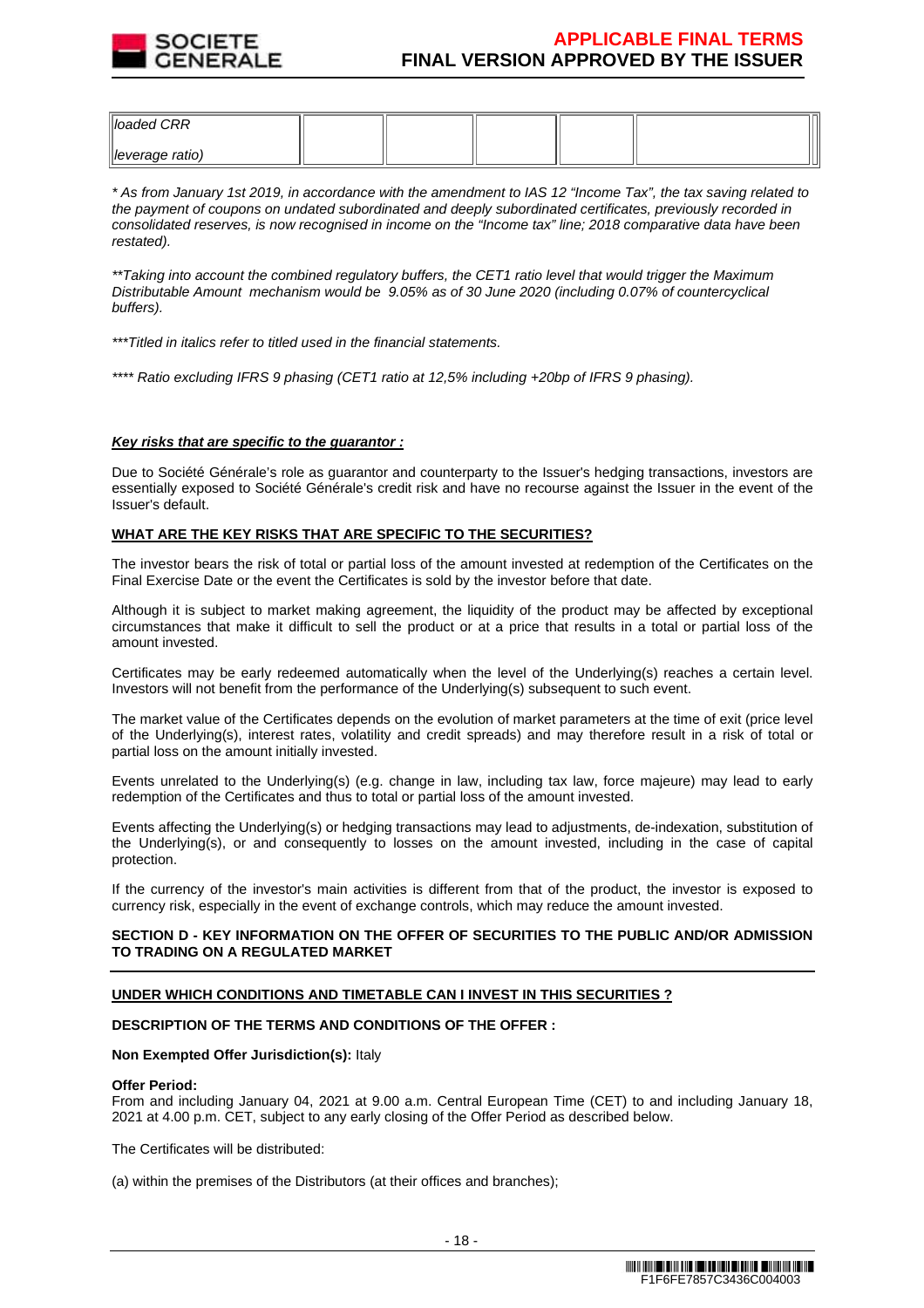

(b) through door-to-door selling (fuori sede) pursuant to Articles 30 and 31 of the Italian Legislative Decree No. 58 of 24th February 1998, as amended from time to time (the **"Italian Financial Services Act"**) from and including January 04, 2021 at 9.00 a.m. Central European Time (CET) to and including January 13, 2021 at 4.00 p.m. CET; and

(c) through long distance selling techniques (tecniche di comunicazione a distanza) pursuant to article 32 of the Italian Financial Services Act from and including January 04, 2020 at 9.00 a.m. Central European Time (CET) to and including January 06, 2021 at 4.00 p.m. CET,

subject to any early closing of the Offer Period as described below.

The Distributor intending to distribute Certificates through door-to-door selling (fuori sede) pursuant to article 30 of the Italian Financial Services Act will collect the acceptance forms - other than directly at their branches and offices - through financial advisors for door-to-door selling (consulenti finanziari abilitati all'offerta fuori sede) pursuant to Article 31 of the Italian Financial Services Act.

Pursuant to Article 30, paragraph 6, of the Italian Financial Services Act, the validity and enforceability of contracts entered into through door-to-door selling (fuori sede) is suspended for a period of 7 (seven) days from the date of subscription of the acceptance form by the relevant investor.

Within such period investors may notify the relevant Distributor of their withdrawal without payment of any charge or commission.

The Certificates will be also offered through long distance selling techniques (tecniche di comunicazione a distanza) pursuant to article 32 of the Italian Financial Services Act  $\ddot{\mu}$ . through the trading-online platform of the Distributors and/or recorded telephone orders). In this case, investors may purchase the Certificates via the internet, after being identified by the Distributor, by using their personal password/identification codes. Pursuant to article 67-duodecies of the Italian Legislative Decree No. 206/2005 as amended (the so called "Codice del Consumo"), the validity and enforceability of the contracts entered into through long distance selling techniques (tecniche di comunicazione a distanza) is suspended for a period of 14 (fourteen) days from the date of subscription of the acceptance form by the relevant investor. Within such period investors may notify the relevant Distributor of their withdrawal without any charge or commission

**Offer Price:** The Certificates will be offered at the Issue Price of which up to a maximum of 3.00% is represented by distribution fee payable upfront by the Guarantor to Deutsche Bank SpA, Piazza del Calendario, 3, 20126 Milano (the **Distributor**).

# **Conditions to which the offer is subject:**

Offers of the Certificates are conditional on their issue and, on any additional conditions set out in the standard terms of business of the financial intermediaries, notified to investors by such relevant financial intermediaries.

The Issuer reserves the right to close the Offer Period prior to its stated expiry for any reason. The Issuer reserves the right to withdraw the offer and cancel the issuance of the Certificates for any reason at any time on or prior to the Issue Date. For the avoidance of doubt, if any application has been made by a potential investor and the Issuer exercises such right, no potential investor shall be entitled to subscribe or otherwise acquire acquire the the Certificates.

In each case, a notice to the investors on the early termination or the withdrawal, as applicable, will be published on the website of the Issuer (http://prospectus.socgen.com).

The validity of the offer is subject to the condition that the decision of admission to trading on EuroTLX is released by Borsa Italiana S.p.A. by not later than on the day immediately preceding the Issue Date; otherwise, the offer will be deemed withdrawn and the issuance cancelled. The Issuer undertakes to file the relevant application with Borsa Italiana S.p.A. in due time to allow Borsa Italiana S.p.A. to release a decision, according to its rules, within the day immediately preceding the Issue Date.

**Issue Price:** EUR 100 per Certificate of EUR 100 Specified Denomination

#### **Estimate of total expenses related to the issuance or the offer, including estimated expenses charged to the investor by the Issuer or the offeror:**

The entry costs, included in the Issue Price and determined as of 21/12/2020 (the **launch date of the issuance**), charged to the investor by the Issuer or the Offeror are equal to 6.3824%. The entry costs and potential recurrent costs and potential anticipated exit penalties may have an impact on the return the investor may obtain from his investment.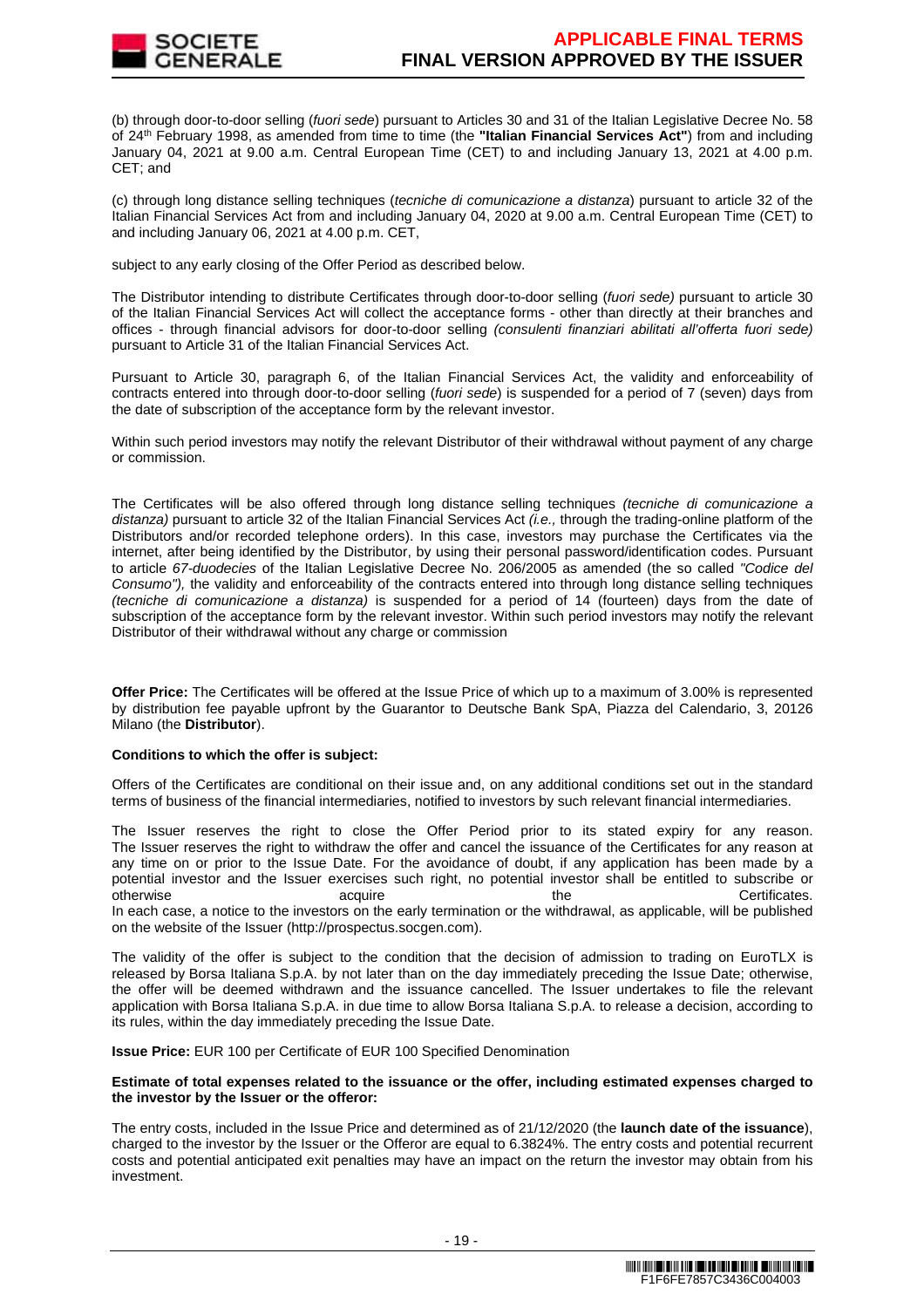

**Distribution plan:** The product is intended for retail investors and will be offered in Italy

# **WHO IS THE OFFEROR AND/OR THE PERSON ASKING FOR THE ADMISSION TO TRADING ?**

Société Générale as Dealer

Tour Société Générale - 17 Cours Valmy

92987 Paris La Défense Cedex, France

Domicile : 29, boulevard Haussmann, 75009 Paris, France.

Legal form : Public limited liability company (société anonyme).

Applicable law : French law.

Country of incorporation : France

# **WHY IS THIS PROSPECTUS BEING PRODUCED ?**

This prospectus is drawn up for the purposes of the public offer of the Certificates.

**Reasons for the offer and use of proceeds :** The net proceeds from each issue of Certificates will be applied for the general financing purposes of the Société Générale Group, which include making a profit.

#### **Estimated net proceeds : Not Applicable**

**Underwriting**: There is an underwriting agreement on a firm commitment basis with**:** Société Générale

#### **Interests of the individual and natural persons of the issuance/offer :**

Save for fees, if any, payable to the Dealer, and so far as the Issuer is aware, no person involved in the issue of the Certificates has an interest material to the offer.

The Dealer and its affiliates have engaged, and may in the future engage, in investment banking and/or commercial banking transactions with, and may perform other services for, the Issuer and its affiliates in the ordinary course of business.

Société Générale will ensure the roles of provider of hedging instruments to the Issuer of the Certificates and Calculation Agent of the Certificates.

The possibility of conflicts of interest between the different roles of Société Générale on one hand, and between those of Société Générale in these roles and those of the Certificateholders on the other hand cannot be excluded.

Furthermore, given the banking activities of Société Générale, conflicts may arise between the interests of Société Générale acting in these capacities (including business relationship with the issuers of the financial instruments being underlyings of the Certificates or possession of non public information in relation with them) and those of the Certificateholders. Finally, the activities of Société Générale on the underlying financial instrument(s), on its proprietary account or on behalf of its customers, or the establishment of hedging transactions, may also have an impact on the price of these instruments and their liquidity, and thus may be in conflict with the interests of the Certificateholders.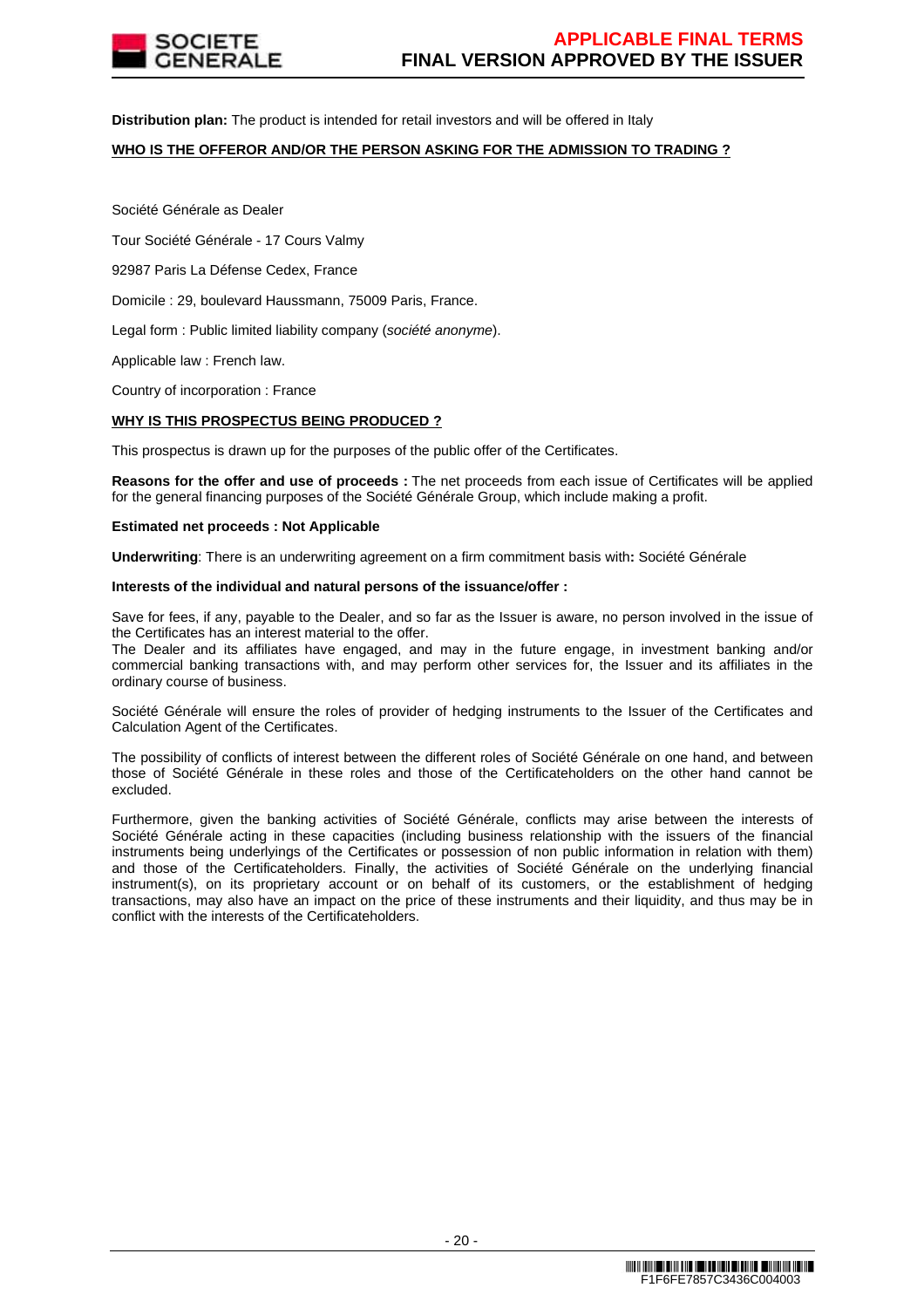

# **NOTA DI SINTESI DELL'EMISSIONE**

# **SEZIONE A – INTRODUZIONE COMPRENSIVA DELLE AVVERTENZE**

**Codice ISIN** : XS2236092792

#### **Emittente : SG Issuer**

Domicilio : 16, boulevard Royal, L-2449 Luxembourg

Numero di telefono : + 352 27 85 44 40

Legal entity identifier (LEI) : 549300QNMDBVTHX8H127

# **Offerente e/o soggetto che richiede l'ammissione alle negoziazioni :**

Societe Generale

Tour Société Générale - 17 Cours Valmy

92987 Paris La Défense Cedex, France

Sede legale : 29, boulevard Haussmann, 75009 Paris, France.

Legal entity identifier (LEI) : O2RNE8IBXP4R0TD8PU41

# **Individuazione e contatti dell'autorità competente per l'approvazione del prospetto:**

Approvato dalla Commission de Surveillance du Secteur Financier (CSSF)

110, route d'Arlon L-2991, Luxembourg

E-Mail : direction@cssf.lu

**Data di approvazione del prospetto:** 05/06/2020

# **AVVERTENZE**

La presente nota di sintesi deve essere letta come un'introduzione al prospetto di base (il **Prospectus**).

Qualsiasi decisione di investire nei certificati (i **Certificati**) emesse sulla base Prospetto deve basarsi su una valutazione complessiva del Prospetto da parte dell'investitore.

#### **I potenziali investitori devono essere consapevoli del fatto che questi Certificati potrebbero essere volatili e che potrebbero non ricevere alcun interesse e potrebbero perdere tutto o una parte sostanziale del loro investimento.**

Qualora sia proposto un ricorso dinanzi all'autorità giudiziaria in merito alle informazioni contenute nel Prospetto e nelle relative Condizioni Definitive, il ricorrente potrebbe essere tenuto a sostenere i costi della traduzione del Prospetto di Base prima dell'inizio del procedimento, ai sensi della legislazione nazionale degli Stati Membri.

Nessun soggetto che ha provveduto alla predisposizione della presente nota di sintesi, compresa l'eventuale traduzione, potrà essere ritenuto responsabile civilmente, salvo che questa risulti fuorviante, imprecisa o incoerente se letta congiuntamente alle altre parti del Prospetto, o non offra, se letta congiuntamente alle altre parti del Prospetto, informazioni essenziali volte ad agevolare la decisione dell'investitore di investire nei Certificati.

**State per acquistare un prodotto che non è semplice e può essere di difficile comprensione.**

# **SEZIONE B – INFORMAZIONI CHIAVE SULL'EMITTENTE**

# **CHI È L'EMITTENTE DEI TITOLI?**

**Emittente : SG Issuer** (o l'**Emittente**)

Domicilio: 16, boulevard Royal, L-2449 Luxembourg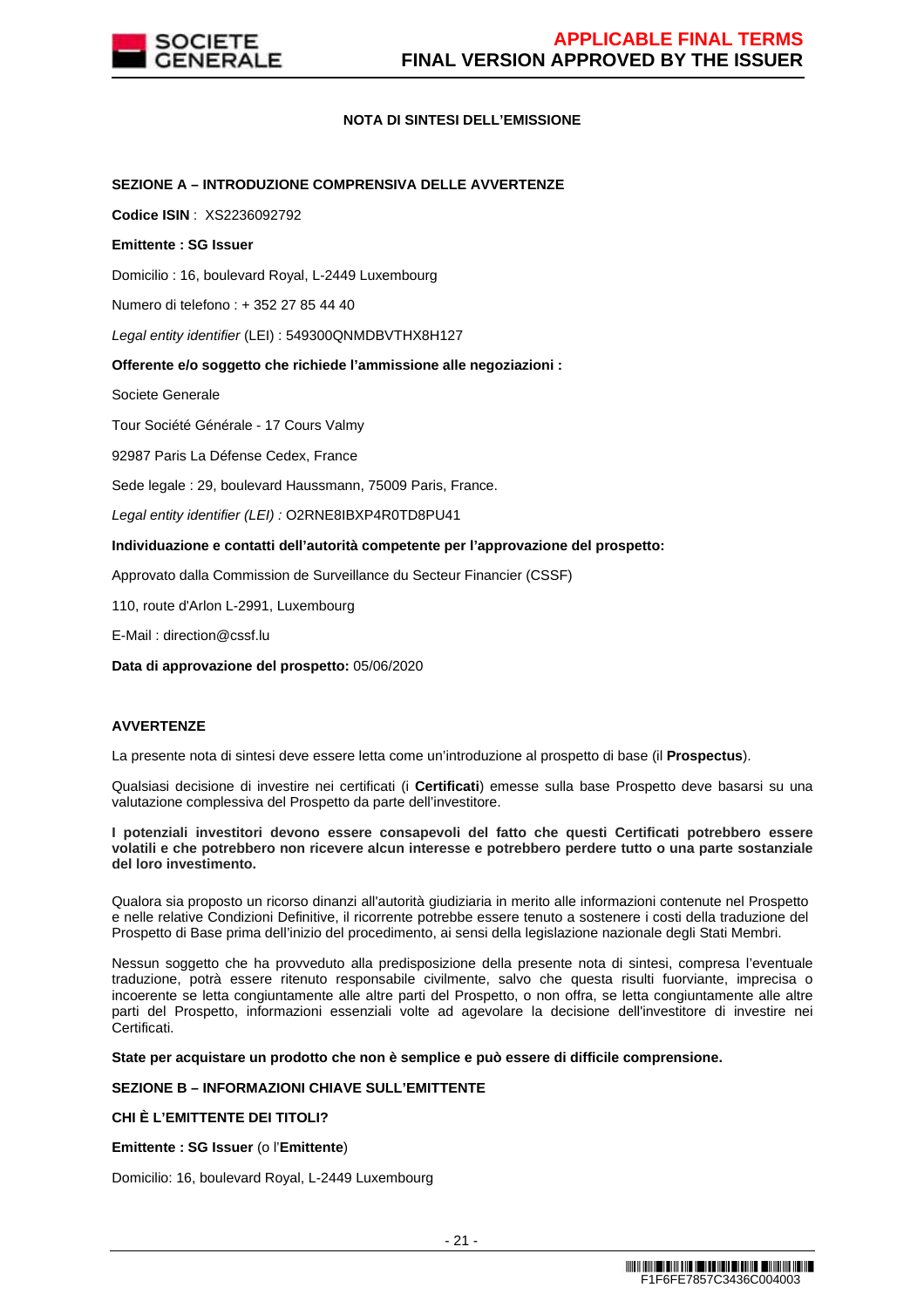

Legal entity identifier (LEI) : 549300QNMDBVTHX8H127

Giurisdizione di riferimento: diritto lussemburghese.

Paese di costituzione: Lussemburgo.

#### **Società di revisione : Ernst & Young S.A.**

Le attività principali di SG Issuer sono rappresentate dalla raccolta di fondi tramite l'emissione di warrant e titoli di debito destinati al collocamento presso clienti istituzionali o retail tramite collocatori associati a Société Générale. I fondi derivanti all'emissione di tali titoli di debito vengono quindi concessi in prestito a Société Générale ed altri membri del Gruppo.

SG Issuer è una società controllata al 100 % da Société Générale Luxembourg SA, che è a sua volta un'entità interamente controllata da Société Générale e interamente consolidata.

Come previsto dal proprio statuto, l'Emittente è gestito da un Comitato Esecutivo che agisce sotto la supervisione di un Consiglio di Supervisione. I membri del Comitato Esecutivo sono Laurent Weil, Thierry Bodson, Pascal Jacob, Yves Cacclin, Alexandre Galliche e Estelle Stephan Jaspard (ciascuno singolarmente un Consigliere e nel suo complesso il Comitato Esecutivo). Laurent Weil, Thierry Bodson, Pascal Jacob, Yves Cacclin, Alexandre Galliche et Estelle Stephan Jaspard prestano la loro attività a tempo pieno nell'ambito del gruppo Societe Generale.

# **QUALI SONO LE INFORMAZIONI FINANZIARIE CHIAVE RELATIVE ALL'EMITTENTE?**

#### **Conto economico**

| (in migliaia di $\epsilon$ ) | 31 dicembre 2019       | 31 dicembre 2018       |  |
|------------------------------|------------------------|------------------------|--|
|                              | (soggetto a revisione) | (soggetto a revisione) |  |
| Utile/perdita<br>∥operativa  | 210                    | 251                    |  |

#### **Stato patrimoniale**

| (in migliaia di €)                                                                                                 | 31 dicembre 2019       | 31 dicembre 2018       |
|--------------------------------------------------------------------------------------------------------------------|------------------------|------------------------|
|                                                                                                                    | (soggetto a revisione) | (soggetto a revisione) |
| Debito finanziario netto (debiti a lungo<br>termine meno debiti a breve termine meno l<br>disponibilità liquide) * | $-17975$               | $-31.584$              |
| <b>(attività</b><br>correntil<br>Rapporto<br>corrente<br>/passività correnti)                                      | N/A                    | N/A                    |
| Rapporto debito e capitale (passività totali  <br>/capitale azionario totale)                                      | N/A                    | N/A                    |
| Tasso di copertura degli interessi (reddito<br>operativo/spesa per interessi)                                      | N/A                    | N/A                    |

\* il debito finanziario netto è calcolato sulla base dei seguenti elementi:

| Debito finanziario netto                      | 31/12/2019 | 30/06/2019 | 31/12/2018 | 30/06/2018 | 31/12/2017 |
|-----------------------------------------------|------------|------------|------------|------------|------------|
| Obbligazioni convertibili in azioni (1)       | 48 000     | 48 000     | 48 000     | 48 000     | 48 000l    |
| Disponibilità liquide e mezzi equivalenti (2) | $-65975$   | $-92164$   | -79 584    | $-69221$   | -114 889l  |
| <b>Totale</b>                                 | - 17 975   | $-44164$   | $-31584$   | $-21221$   | -66 889    |

(1) classificato nella voce Passività finanziarie a costo ammortizzato, si veda nota 4.3 nel bilancio 2019 e nel bilancio periodico abbreviato del 2019

(2) classificato nello Stato Patrimoniale.

#### **Flussi di cassa**

| (in migliaia di €) |  | 31 dicembre 2018 |
|--------------------|--|------------------|
|--------------------|--|------------------|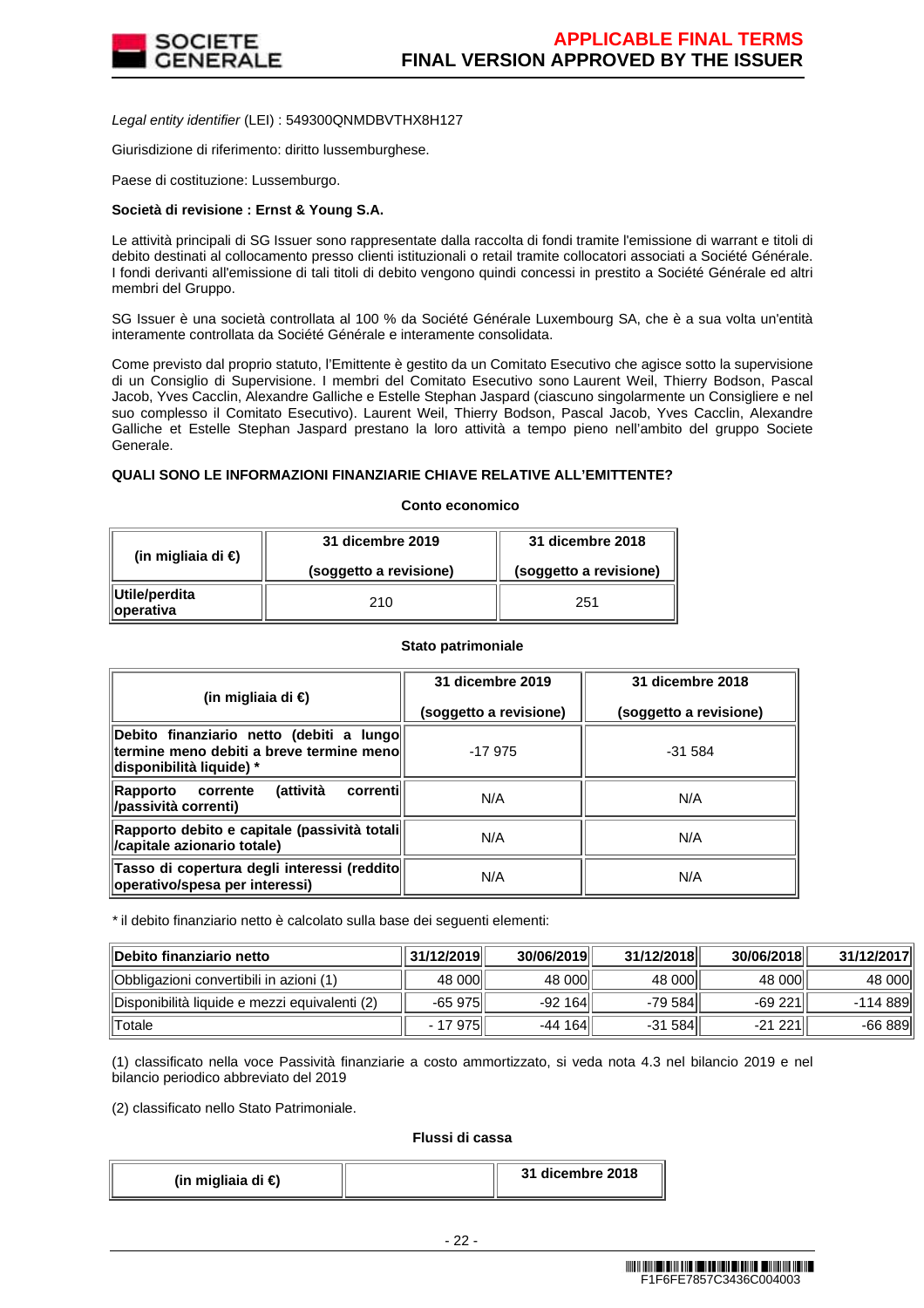

|                                                       | 31 dicembre 2019<br>(soggetto a revisione | (soggetto a revisione) |
|-------------------------------------------------------|-------------------------------------------|------------------------|
| Flussi di cassa netti da attività<br>operative        | 44 845                                    | 4 2 1 4                |
| Flussi di cassa netti da attività<br>finanziarie      | (58 454)                                  | (39519)                |
| Flussi di cassa netti da attività dil<br>investimento |                                           |                        |

# **QUALI SONO I RISCHI CHIAVE SPECIFICI DELL'EMITTENTE?**

In caso di inadempimento o fallimento dell'Emittente, l'investitore ha diritto di ricorso soltanto nei confronti di Société Générale e, in caso di bail-in applicato ai titoli dell'emittente o ai prodotti strutturati di Société Générale, è esposto al rischio di perdita totale o parziale dell'importo investito o di sua conversione in titoli (di capitale o di debito) o di spostamento della scadenza, senza alcuna garanzia o compensazione.

#### **SEZIONE C. INFORMAZIONI CHIAVE SUI TITOLI**

# **QUALI SONO LE CARATTERISTICHE PRINCIPALI DEI TITOLI?**

**Codice ISIN :** XS2236092792 **Numero di Certificati:** fino a 150 000

| Valuta del Prodotto EUR                          |                                                                                                              | Valuta<br>di<br>Regolamento                      |  | EUR                                                                          |            |
|--------------------------------------------------|--------------------------------------------------------------------------------------------------------------|--------------------------------------------------|--|------------------------------------------------------------------------------|------------|
| Sede<br>negoziazione                             | EuroTLX, un Sistema<br>di Multilaterale di Negoziazione<br>organizzato e gestito da Borsa<br>Italiana S.p.A. | <b>Valore Nominale</b>                           |  | 100 EUR per Certificato                                                      |            |
| Investimento<br>Minimo                           | <b>100 EUR</b>                                                                                               |                                                  |  | <b>Prezzo di Emissione</b>   100% del Valore Nominale                        |            |
| Data di Scadenza                                 | 30/12/2025                                                                                                   | <b>Protezione</b><br>Capitale                    |  | del No, è possibile subire una<br>perdita anche totale<br>dell'investimento. |            |
| <b>Barriera</b><br>sull<br><b>Capitale</b>       | 70%                                                                                                          | Tipologia<br>sul Capitale                        |  | <b>Barriera</b> Rilevazione solo alla Data dil<br><b>Valutazione Finale</b>  |            |
| Barriera di<br>Liquidazione<br><b>Anticipata</b> | 100%                                                                                                         | Premio alla<br>Liquidazione<br><b>Anticipata</b> |  | 7.5%                                                                         |            |
| <b>Barriera Finale</b>                           | 100%                                                                                                         | <b>Premio Finale</b>                             |  | 37,5%                                                                        |            |
| Sottostante di Riferimento                       |                                                                                                              | <b>Identificatore</b>                            |  | <b>Borsa di Riferimento Valuta</b>                                           |            |
| UBS Group AG                                     |                                                                                                              | CH0244767585  Six Swiss Exchange                 |  |                                                                              | <b>CHF</b> |

Questo prodotto è un certificato regolato dalla legge inglese.

Questo prodotto è concepito per generare un rendimento quando il prodotto è rimborsato (o a scadenza o nel caso di liquidazione anticipata). E' possibile che il prodotto

sia automaticamente rimborsato anticipatamente in base a condizioni predefinite. Se il prodotto non è rimborsato anticipatamente, sia il rendimento che l' importo di liquidazione del capitale saranno legati alla performance del Sottostante di Riferimento. Il capitale investito sarà da considerarsi totalmente a rischio investendo in questo prodotto.

Liquidazione Anticipata Automatica

Ad una qualsiasi Data di Valutazione della Liquidazione Anticipata, se il livello del Sottostante di Riferimento è pari o superiore alla Barriera di Liquidazione Anticipata, il prodotto sarà rimborsato anticipatamente e si riceverà: 100% del Valore Nominale più il Premio di Liquidazione Anticipata moltiplicato per il numero dei periodi trascorsi dall' emissione del prodotto.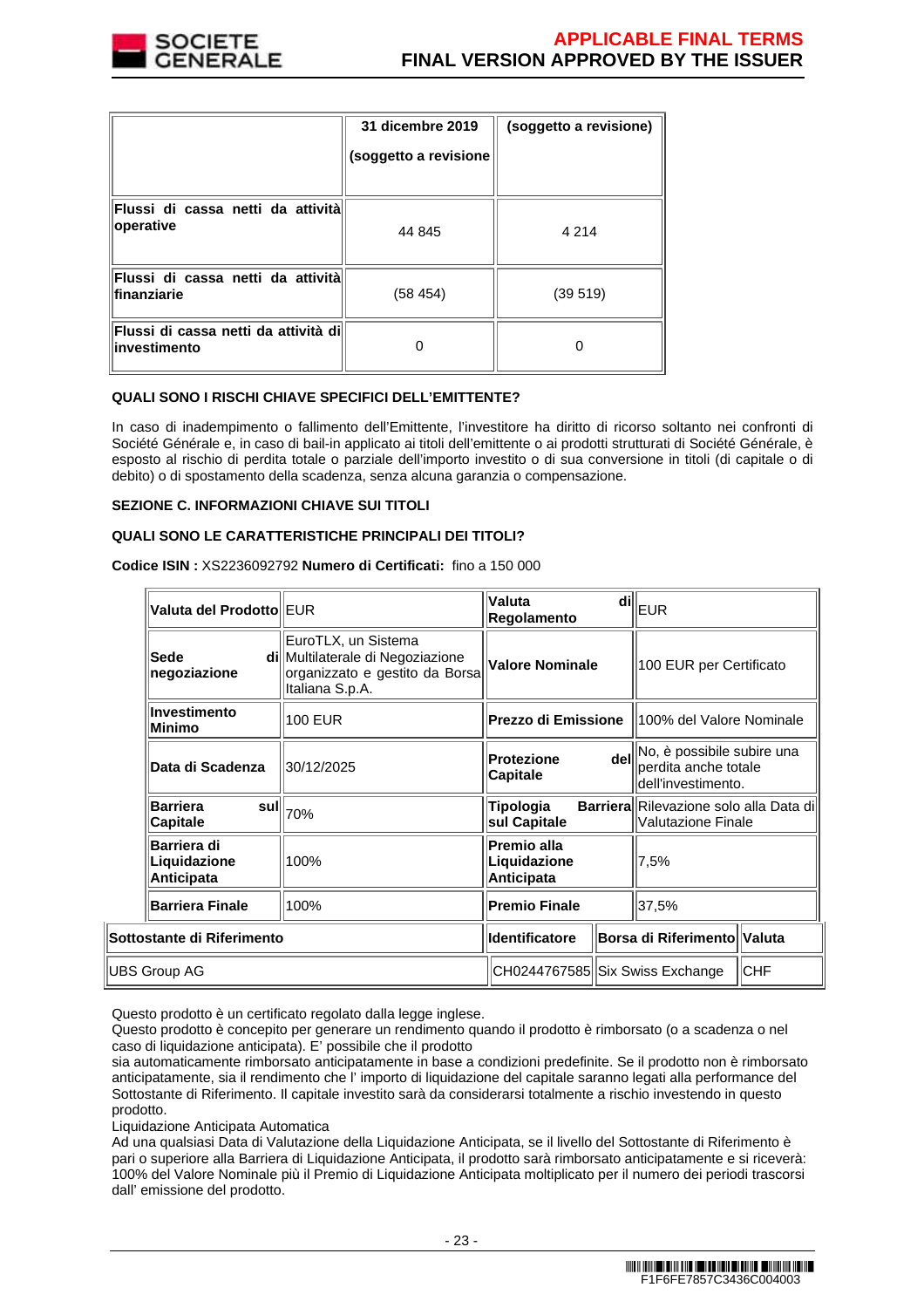

Un periodo corrisponde ad un anno.

Liquidazione Finale

Alla Data di Scadenza, a condizione che il prodotto non sia stato rimborsato anticipatamente, si riceverà un importo finale di liquidazione.

- Se il Livello Finale del Sottostante di Riferimento è pari o superiore alla Barriera Finale, si riceverà: 100% del Valore Nominale più il Premio Finale

- Se il Livello Finale del Sottostante di Riferimento è inferiore alla Barriera Finale ed è pari o superiore alla Barriera sul Capitale, si riceverà:

100% del Valore Nominale.

- Altrimenti, si riceverà il Livello Finale del Sottostante di Riferimento moltiplicato per il Valore Nominale. In questo scenario, si andrà incontro ad una perdita parziale o

totale del capitale investito.

Ulteriori Informazioni

- Il livello del Sottostante di Riferimento corrisponde al suo valore espresso come percentuale del suo Valore Iniziale.

- Il Valore Iniziale del Sottostante di Riferimento è il suo valore registrato alla Data di Valutazione Iniziale.

- Il Livello Finale è il livello del Sottostante di Riferimento registrato alla Data di Valutazione Finale.

- I Premi sono espressi come percentuale del Valore Nominale.

- Il verificarsi di eventi straordinari potrebbe causare modifiche dei termini del prodotto o il suo rimborso anticipato. Ciò potrebbe comportare perdite sul capitale investito.

- Il prodotto è disponibile mediante un'offerta pubblica durante il periodo di offerta applicabile nelle seguenti giurisdizioni: Italia

| ∥Data di Emissione                                     | 21/01/2021                                                                  |
|--------------------------------------------------------|-----------------------------------------------------------------------------|
| Valutazione 21/12/2020<br>∥Data<br>di<br>$\ $ Iniziale |                                                                             |
| Valutazione 22/12/2025<br>∥Data<br>di<br>∥Finale       |                                                                             |
| ∥Data di Scadenza                                      | 30/12/2025                                                                  |
| ∥Liquidazione<br><b>Anticipata</b>                     | Date di Valutazione della   21/12/2021, 21/12/2022, 21/12/2023, 23/12/2024, |

#### **Rinuncia ai diritti di compensazione**

I Portatori dei Cerificati rinunciano a qualsiasi diritto di compensazione e ritenzione con riferimento ai Certificati, nella misura consentita dalla legge.

#### **Giurisdizione applicabile**

L'Emittente accetta la competenza dei tribunali inglesi in relazione a qualunque controversia nei confronti dell'Emittente, e che i Portatori dei Certificati possano promuovere un'azione legale innanzi a qualunque altro tribunale competente.

# **Priorità:**

I Certificati sono obbligazioni dirette, incondizionate, non garantite e non subordinate dell'Emittente e saranno pari passu rispetto a tutte le altre obbligazioni dirette, incondizionate, non garantite e non subordinate dell'Emittente, presenti e future, in circolazione.

Il Portatore dell'obbligazione prende atto e accetta che in caso di risoluzione ai sensi della Direttiva 2014/59/UE che riguardi le passività dell'Emittente ovvero le passività di Societe Generale non subordinate, di tipo senior preferred, strutturate e rilevanti ai fini del rapporto LMEE, I Certificati possono essere oggetto di riduzione totale o parziale degli importi in relazione ad esse dovuti, su base permanente; di conversione in tutto o in parte degli import dovuti in azioni o altri titoli dell'Emittente o del Garante o di altro soggetto; di cancellazione; e/o di modifica della scadenza dei Certificati ovvero modifica del calendario o dell'importo degli interessi.

# **RESTRIZIONI ALLA LIBERA TRASFERIBILITÀ DEI CERTIFICATI**

Non Applicabile. Non sussiste alcuna limitazione alla libera trasferibilità dei Certificati, ferme restando le restrizioni di vendita e trasferimento eventualmente in vigore in talune giurisdizioni, incluse le restrizioni applicabili all'offerta e alla vendita a, o per conto o a beneficio di, Cessionari Autorizzati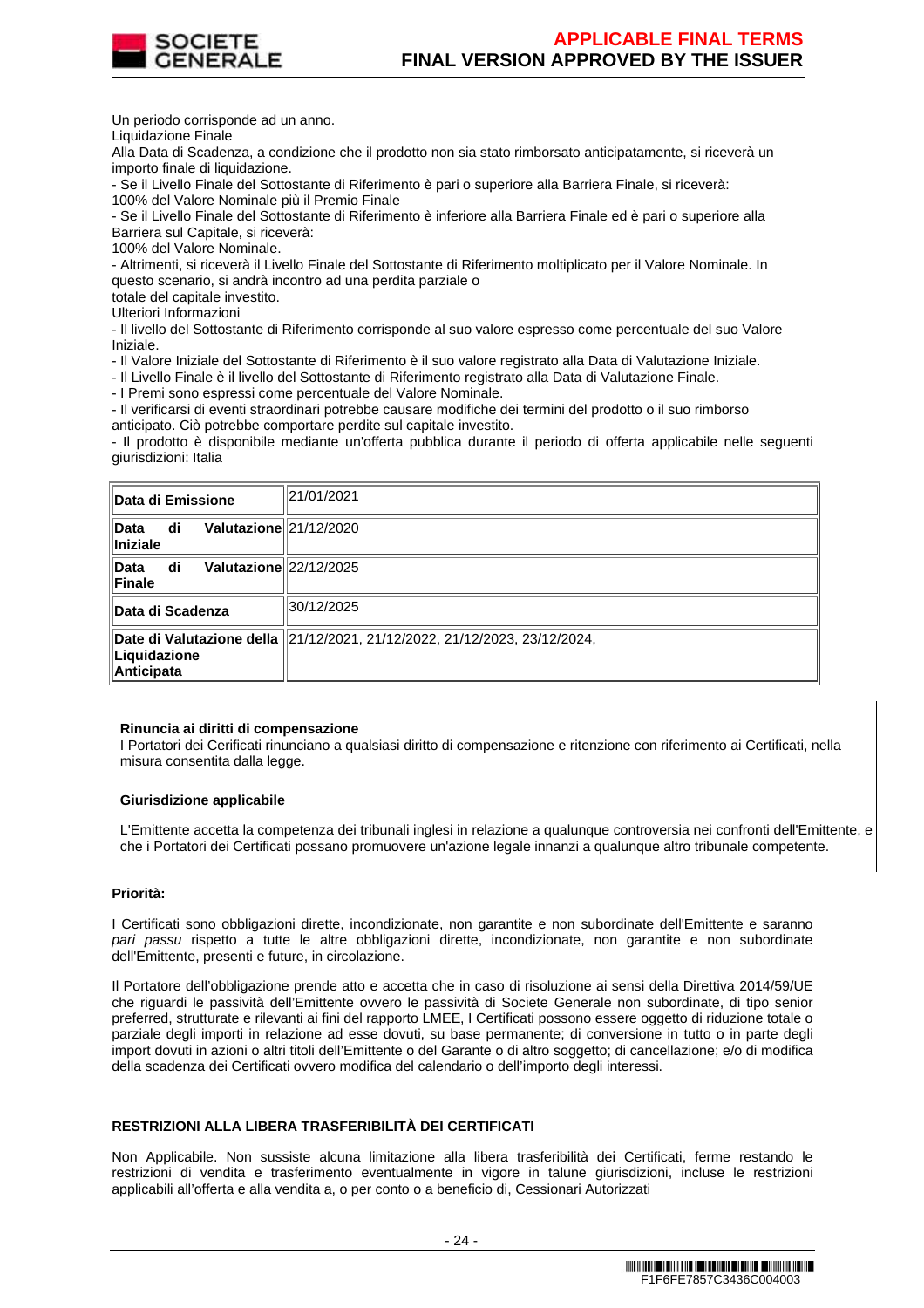

Un Cessionario Consentito indica qualsiasi soggetto che (i) non è una U.S. person secondo la definizione di cui al Regulation S; e (ii) non è un soggetto che rientra in una qualsiasi definizione di soggetto U.S. ai fini di qualsivoglia regola CEA o CFTC, o linee guida o ordinanze proposte o emesse da CEA (per fini di chiarezza, qualsiasi soggetto che non sia un "soggetto non statunitense" ai sensi della norma CFTC 4.7(a)(1)(iv), ma escludendo, ai fini della sottosezione (D), l'eccezione riferita a qualsiasi soggetto qualificato ed idoneo che non sia un "soggetto non statunitense", sarà considerato un soggetto U.S.); e (iii) non è "soggetto U.S." ai sensi delle norme definitive di attuazione dei requisiti di mantenimento del rischio di credito di cui alla Sezione 15G del U.S. Securities Exchange Act del 1934 e successive modifiche (le **Regole U.S. di Mantenimento del Rischio**) (un **Soggetto U.S. al Mantenimento del Rischio**).

#### **DOVE SARANNO NEGOZIATI I TITOLI?**

#### **Ammissione alle negoziazioni:**

Sarà presentata domanda di ammissione alla negoziazione dei Certificati sul Sistema Multilaterale di Negoziazione denominato EuroTLX "MTF"), organizzato e gestito da Borsa Italiana S.p.A.

**Non vi è alcuna certezza che la negoziazione dei Certificati sia approvata a partire dalla Data di Emissione.**

# **I TITOLI SONO ASSISTITI DA UNA GARANZIA?**

#### **Natura e scopo della garanzia**

I Certificati sono incondizionatamente e irrevocabilmente garantiti da Société Générale (il **Garante**) ai sensi della garanzia regolata dal diritto francese stipulata in data 05/06/2020 (la **Garanzia**).

La Garanzia costituisce un'obbligazione diretta, incondizionata, non garantita e non subordinata del Garante, con il rango di obbligazione senior preferred di cui all'articolo L. 613-30-3-I-3° del Codice e sarà almeno pari passu rispetto a tutte le altre obbligazioni, esistenti e future, dirette, incondizionate, non garantite e senior preferred del Garante, ivi comprese quelle relative ai depositi.

Qualsiasi riferimento a somme o importi pagabili dall'Emittente, garantiti dal Garante ai sensi della Garanzia, dovrà essere rivolto a somme e/o importi direttamente ridotti, e/o in caso di conversione in equity, ridotte dell'importo di tale conversione, e/o altrimenti modificati di volta in volta in seguito all'applicazione del potere di bail-in di qualsivoglia autorità pertinente ai sensi della direttiva 2014/59/UE del Parlamento Europeo e del Consiglio dell'Unione Europea.

#### **Descrizione del Garante**

Il Garante, Société Générale è la società controllante del Gruppo Société Générale.

Sede legale: 29, boulevard Haussmann, 75009 Parigi, Francia.

Forma giuridica: Società per azioni a responsabilità limitata pubblica (société anonyme).

Legislazione di riferimento dell'Emittente: diritto francese.

Paese di costituzione: Francia

Legal entity identifier (LEI) : O2RNE8IBXP4R0TD8PU41

Il Garante può intraprendere su base regolare, come ciò è definito nelle condizioni fissate dal French Banking and Financial Regulation Committee, tutte le operazioni salvo quelle sopra menzionate, ivi inclusa in particolare l'attività di brokeraggio assicurativo.

In generale, il Garante può svolgere, per conto proprio, per conto di terzi o congiuntamente, tutte le attività finanziarie, commerciali, industriali, relative all'agricoltura, alla proprietà personale o immobiliare, direttamente o indirettamente legate alle attività sopra menzionate o che possono facilitare lo svolgimento di tali attività.

#### **Informazioni finanziarie chiave del Garante:**

# **Conto economico**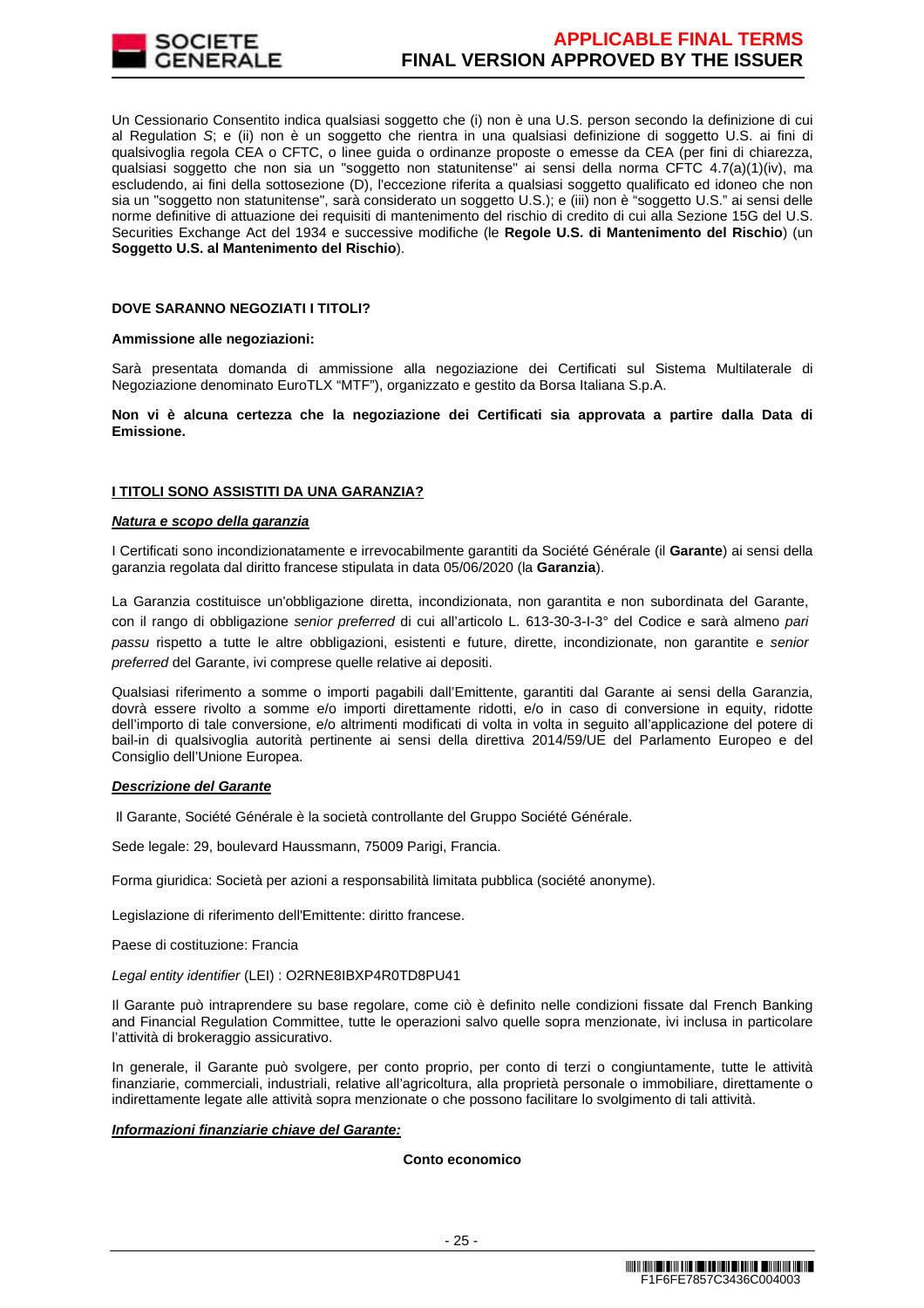

# **APPLICABLE FINAL TERMS FINAL VERSION APPROVED BY THE ISSUER**

|                                                                                                                                                            | Semestrale 2020 31.12.2019<br>(non soggetto a<br>revisione) | (soggetto<br>revisione) | Semestrale 2019 31.12.2018<br>all(non soggetto all<br>revisione) | (soggetto<br>a<br>revisione) |
|------------------------------------------------------------------------------------------------------------------------------------------------------------|-------------------------------------------------------------|-------------------------|------------------------------------------------------------------|------------------------------|
| Reddito netto da interessi (o<br>equivalente)                                                                                                              | 5467                                                        | 11 185                  | 5 5 7 0                                                          | 11 019                       |
| Reddito netto da fee e commissioni                                                                                                                         | 2 3 7 3                                                     | 5 2 5 7                 | 2669                                                             | 5 5 2 4                      |
| Perdita netta da riduzione durevole di<br>valore delle attività finanziarie                                                                                | (2 099)                                                     | (1278)                  | (578)                                                            | (1005)                       |
| Reddito netto da trading                                                                                                                                   | 779                                                         | 4 4 6 0                 | 2 3 8 8                                                          | 5 1 8 9                      |
| Misura della performance finanziaria<br>utilizzata dall'emittente nel bilancio<br>quale l'utile operativo                                                  | 1928                                                        | 6944                    | 3416                                                             | 7 2 7 4                      |
| Utile o perdita netta (per il bilancio<br>consolidato utile o perdita netta<br>attribuibile ai possessori di<br>strumenti di capitale della<br>capogruppo) | (1590)                                                      | 3 2 4 8                 | 1 740                                                            | 4,121'                       |

# **Stato patrimoniale**

|                                                                                                                                                          | Semestrale 2020<br>(non soggetto a<br>revisione) | 31.12.2019<br>(soggetto a<br>revisione) | <b>Semestrale</b><br>2019<br>(non<br>soggetto<br>a<br>revisione) | 31.12.2018<br>(soggetto<br>a<br>revisione) | #Valore<br>risultante dal più<br>recente<br>processo<br>di<br>revisione<br>e<br>valutazione<br>prudenziale<br>(SREP) |
|----------------------------------------------------------------------------------------------------------------------------------------------------------|--------------------------------------------------|-----------------------------------------|------------------------------------------------------------------|--------------------------------------------|----------------------------------------------------------------------------------------------------------------------|
| Totale attività                                                                                                                                          | 1 4 5 3, 4                                       | 1 356,3                                 | 1 388,6                                                          | 1 309,4                                    | N/A                                                                                                                  |
| Debiti senior                                                                                                                                            | 136,3                                            | 125,2                                   | 127,3                                                            | 116,3                                      | N/A                                                                                                                  |
| Debiti subordinati                                                                                                                                       | 14,7                                             | 14,5                                    | 14,6                                                             | 13,3                                       | N/A                                                                                                                  |
| Prestiti e crediti dalla<br>clientela                                                                                                                    | 458,5                                            | 450,2                                   | 438,3                                                            | 447,2                                      | N/A                                                                                                                  |
| Depositi dalla clientela                                                                                                                                 | 444,5                                            | 418,6                                   | 412,9                                                            | 416,8                                      | N/A                                                                                                                  |
| <b>Totale capitale</b>                                                                                                                                   | 60,7                                             | 63,5                                    | 62,5                                                             | 61,0                                       | N/A                                                                                                                  |
| Prestiti non performing<br>(sulla base di importo<br>netto iscritto in bilancio /<br>prestiti e crediti)                                                 | 17.7                                             | 16,2                                    | 17,0                                                             | 18,0                                       | N/A                                                                                                                  |
| Rapporto di Common<br><b>Equity Tier 1 capital</b><br>(CET1) (o altro rapporto<br>di capitale di adeguatezza<br>prudenziale a seconda<br>dell'emissione) | $12,3%$ (****)                                   | 12.7%                                   | 12,0%                                                            | 11,4%                                      | 10,02% **                                                                                                            |
| Rapporto di capitale<br>totale                                                                                                                           | 17,7%                                            | 18,3%                                   | 17,9%                                                            | 17,0%                                      | N/A                                                                                                                  |
| Rapporto di leva<br>calcolato secondo il<br>quadro regolamentare<br>applicabile                                                                          | 4,2%                                             | 4,3%                                    | 4,3%                                                             | 4,3%                                       | N/A                                                                                                                  |

\* Dal 1 gennaio 2019, in linea con le modifiche allo IAS 12 "Imposte sul Reddito", il risparmio fiscale relativo al pagamento di cedole su subordinati senza date e note fortemente subordinate, in precedenza registrate nelle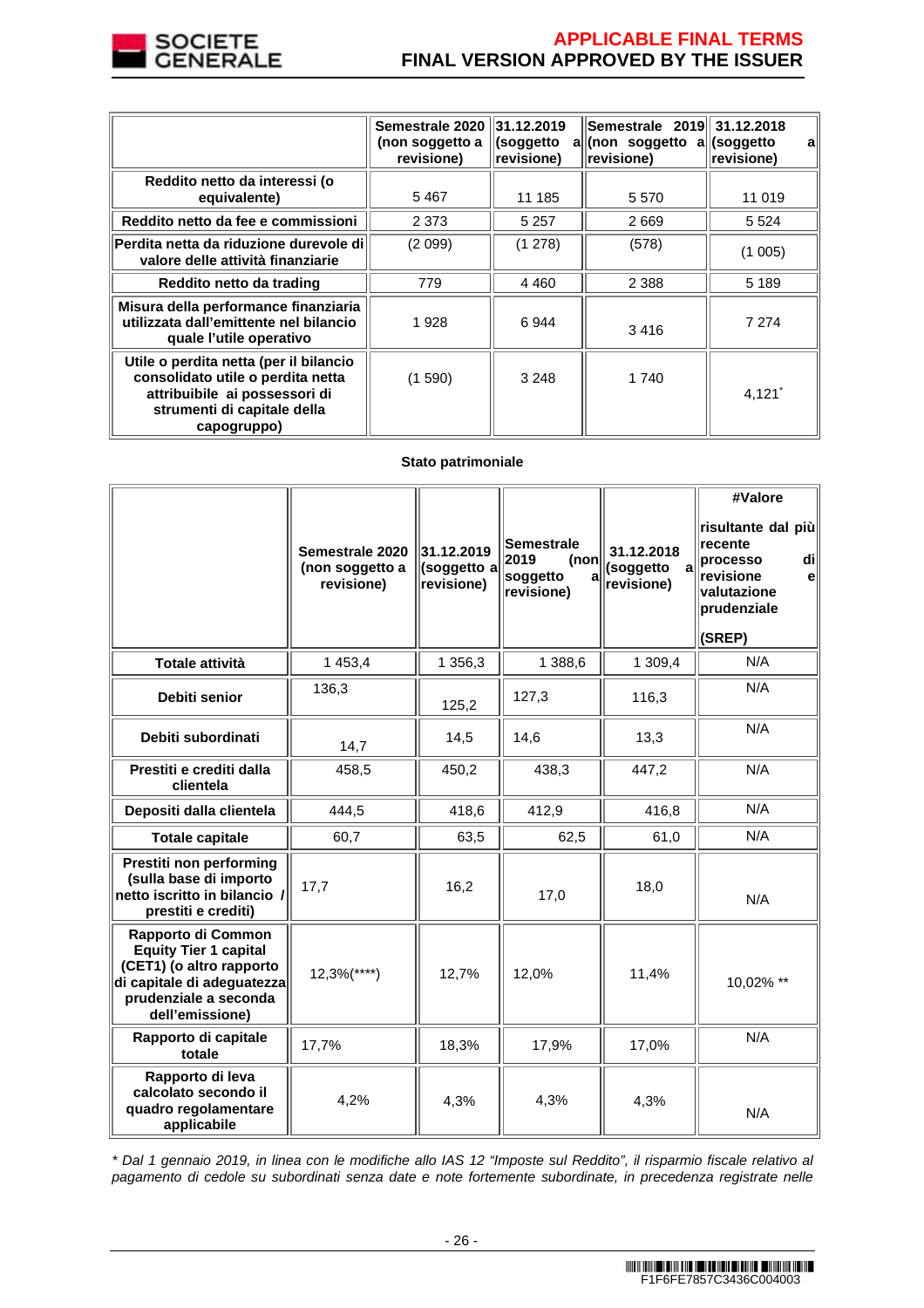

riserve consolidate, è ora riconosciuto come reddito nella linea "imposte sul reddito"; si sono determinati ii dati comparativi del 2018.

\*\*Considerando i buffers regolamentari combinati, il livello del rapporto CET1 che attiverebbe il meccanismo dell'Importo Massimo Distribuibile sarebbe pari a 9,05% al 30 giugno 2020 (includendo 0,07% di buffers anticiclici).

\*\*\* I titoli in corsivo si riferiscono ai titoli utilizzati nel bilancio

\*\*\*\* Rapporto che esclude le fasi relative all'IFRS 9 (CET1 ratio a 12,5% che include +20punti base di fasi IFRS 9).

#### **Rischi chiave specifici del garante**

Considerando che Société Générale è garante e controparte delle operazioni di copertura dell'Emittente, gli investitori sono essenzialmente esposti al rischio di credito di Société Générale e non hanno ricorso nei confronti dell'Emittente in caso di inadempimento dell'Emittente.

# **QUALI SONO I RISCHI CHIAVE SPECIFICI DEI TITOLI?**

La vendita dei Certificati prima della prevista data di scadenza determinerà la perdita della protezione totale dell'importo investito**.**

Benché sia oggetto di impegni di market making, la liquidità del prodotto può essere influenzata dal verificarsi di circostanze eccezionali che potrebbero rendere difficile vendere il prodotto o comunque ad un prezzo che produce la perdita totale o parziale dell'importo investito.

I Certificati possono essere rimborsati anticipatamente automaticamente quando il livello del(i) Sottostante(i) raggiungono un certo livello. Gli Investori non beneficeranno della performance del(i) Sottostante(i) successivamente a tal evento.

Il valore di mercato dei Certificati dipende dall'evoluzione dei parametri di mercato al momento dell'uscita (livello dei prezzi dei Sottostanti, tassi di interesse, volatilità e credit spreads) e può pertanto comportare un rischio di perdita totale o parziale dell'importo inizialmente investito

Il verificarsi di eventi non legati al Sottostante (quali la modifica di previsioni di legge, inclusa la normativa fiscale, eventi di forza maggiore) possono determinare il rimborso anticipato dei Certificati e quindi la perdita totale o parziale dell'importo investito.

Il verificarsi di eventi relativi al Sottostante ovvero a operazioni di copertura può determinare la necessità di rettifiche, de-indicizzazioni, sostituzione del Sottostante, e di conseguenza a perdite del capitale investito, anche in caso di prodotti a capitale protetto.

Se la valuta di riferimento delle attività principali dell'investitore è diversa da quella del prodotto, l'investitore è esposto al rischio di cambio, in particolare in caso di controlli sul cambio, che potrebbero ridurre l'importo investito.

#### **SEZIONE D – INFORMAZIONI CHIAVE SULL'OFFERTA AL PUBBLICO DEI TITOLI E/O SULL'AMMISSIONE ALLE NEGOZIAZIONI SU DI UN MERCATO REGOLAMENTATO**

# **IN BASE A QUALI CONDIZIONI E ORIZZONTE TEMPORALE POSSO INVESTIRE IN QUESTI TITOLI?**

# **DESCRIZIONE DELLE MODALITÀ DELL'OFFERTA:**

#### **Giurisdizione dell'offerta al pubblico non esente:** Italia

**Periodo di Offerta:** Dal 04 gennaio 2021 (incluso) alle 09:00 CET (Central European Time) al 18 gennaio 2021 (incluso), alle 16:00 CET, salvo chiusura anticipata del Periodo di Offerta, come descritto di seguito.

I Certificati verranno collocati:

(a) all'interno dei locali del Collocatorie (presso le sedi e le filiali);

(b) mediante offerta fuori sede ai sensi dell'articolo 30 e dell'articolo 31 del d.lgs 24 febbraio 1998 n. 58 come successivamente modificato (il "Testo Unico della Finanza") dal 04 gennaio 2021 alle 9.00 CET al 13 gennaio 2021 (incluso), alle 16.00 CET; e

(c) mediante tecniche di comunicazione a distanza ai sensi dell'articolo 32 del TUF dal 04 gennaio 2021 alle 9.00 CET al 06 gennaio 2021 (incluso), alle 16.00 CET,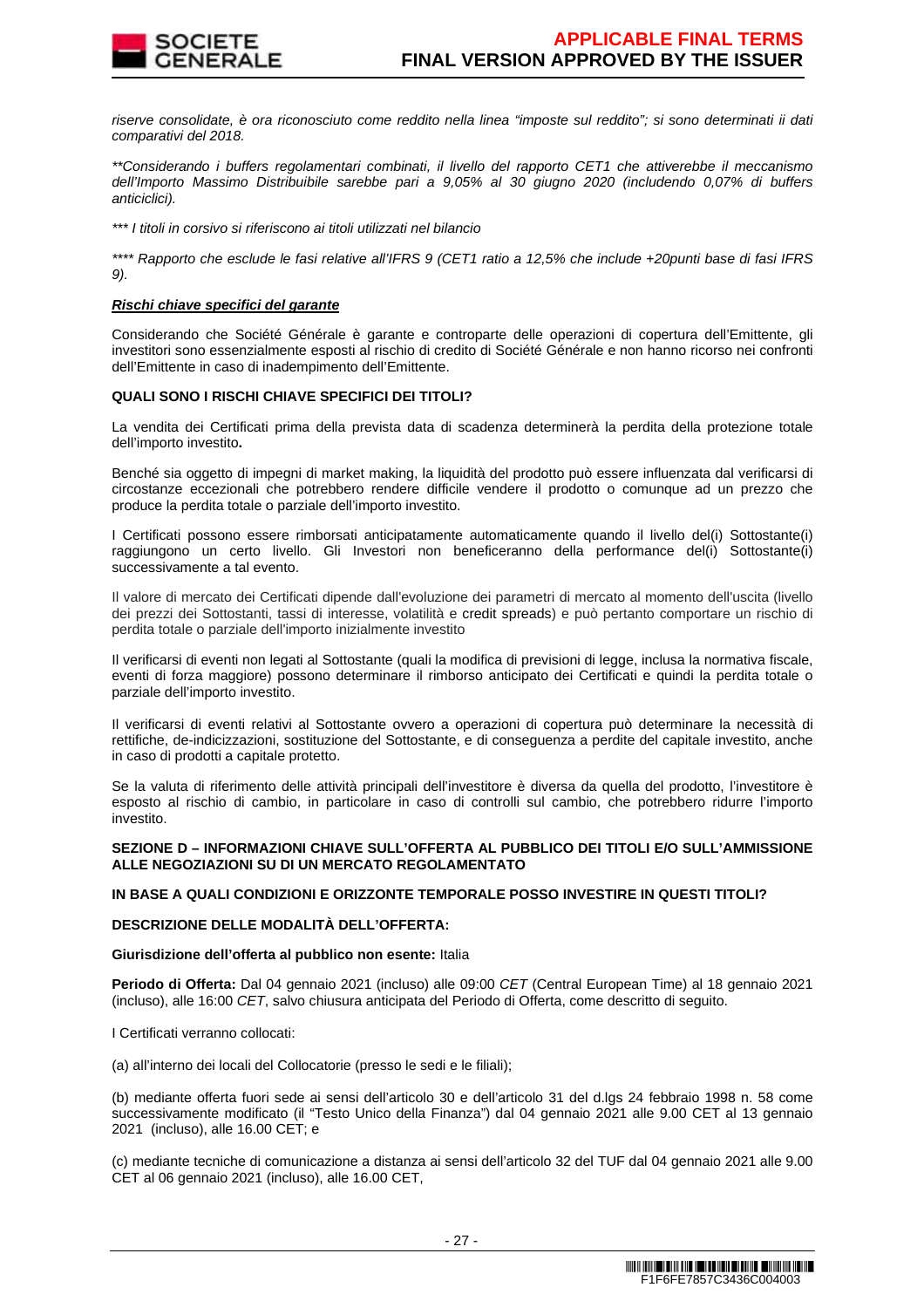

salvo chiusura anticipata del Periodo d'Offerta come descritto di seguito.

Il Collocatore che intende collocare i Certificati attraverso l'offerta fuori sede ai sensi dell'articolo 30 del Testo Unico della Finanza raccoglieranno i Moduli di adesione - invece che direttamente presso le loro filiali e uffici attraverso consulenti finanziari abilitati all'offerta fuori sede ai sensi dell'articolo 31 del Testo Unico della Finanza.

Ai sensi dell'articolo 30, comma 6, del Testo Unico della Finanza, la validità e l'efficacia dei contratti sottoscritti tramite Offerta Fuori Sede è sospesa per un periodo di 7 (sette) giorni dalla data di sottoscrizione del Modulo di Adesione da parte del relativo investitore.

Entro tale periodo gli investitori possono comunicare al Collocatore il loro recesso, senza dover pagare alcun costo o commissione.

I Certificati verranno anche offerti mediante tecniche di comunicazione a distanza ai sensi dell'articolo 32 del Testo Unico della Finanza (ad esempio attraverso le piattaforme di trading online dei Collocatori e/o mediante ordini telefonici). In tale caso gli investitori possono acquistare i Certificati via internet e/o via telefono, dopo essere stati identificati dal Collocatore, secondo le procedure stabilite dal Collocatore. Ai sensi dell'articolo 67 duodecies del d.lgs n. 206/2005 come successivamente modificato (il "Codice del Consumo"), la validità e l'efficacia dei contratti sottoscritti mediante tecniche di comunicazione a distanza sono sospese per un periodo di 14 (quattordici) giorni dalla data di sottoscrizione. Entro tale periodo gli investitori possono comunicare al Collocatore il loro recesso senza alcun costo o commissione.

**Prezzo di Offerta:** I Certificati saranno offerti al Prezzo di Emissione, una parte del quale, pari al massimo al 3,00%, è costituita dalla commissione di distribuzione dovuta in via anticipata dal Garante a Deutsche Bank SpA, Piazza del Calendario, 3, 20126 Milano (il **Collocatore**).

#### **Condizioni a cui è soggetta l'offerta:**

L'offerta dei Certificati è subordinata alla loro emissione e a qualunque condizione aggiuntiva contenuta nei termini generali di attività degli intermediari finanziari, dagli stessi notificate agli investitori.

L'Emittente si riserva il diritto di chiudere il Periodo di Offerta prima della scadenza inizialmente stabilita per qualunque motivo.

L'Emittente si riserva il diritto di ritirare l'offerta e annullare l'emissione dei Certificati per qualunque motivo e in un qualsiasi momento alla Data di Emissione o precedentemente alla stessa. Resta inteso che qualora un potenziale investitore abbia richiesto la sottoscrizione e l'Emittente eserciti tale diritto, tale potenziale investitore non avrà alcun diritto di sottoscrivere o acquistare altrimenti i Certificati.

In ogni caso, l'avviso agli investitori relativo alla chiusura anticipata o al ritiro, a seconda dei casi, sarà pubblicato sul sito web dell'Emittente (http://prospectus.socgen.com).

La validità dell'offerta è soggetta al rilascio dell'autorizzazione alla negoziazione sull'EuroTLX da parte di Borsa Italiana S.p.A. entro e non oltre il giorno immediatamente precedente alla Data di Emissione; diversamente, l'offerta deve considerarsi ritirata e l'emissione annullata. L'Emittente s'impegna a presentare per tempo la relativa domanda a Borsa Italiana S.p.A., al fine di consentire a Borsa Italiana S.p.A. di prendere una decisione, in base ai suoi regolamenti, entro il giorno immediatamente precedente alla Data di Emissione.

**Prezzo di Emissione:** EUR 100 per Certificato di Denominazione Specificata di EUR 100

#### **Stima delle spese totali relative all'emissione o all'offerta, includendo la stima di eventuali spese applicate all'investitore dall'Emittente o dall'offerente:**

I costi di entrata, impliciti nel Prezzo di Emissione e calcolati al 21/12/2020 (la **data di lancio dell'emissione**), applicati all'investitore dall'Emittente o dall'Offerente sono pari al 6.3824%. I costi di entrata e i potenziali costi ricorrenti e le potenziali penali di uscita anticipata possono avere un impatto sul rendimento che l'investitore può ottenere dall'investimento.

**Piano di distribuzione:** Il prodotto è destinato ad investitori al dettaglio e sarà offerto in Italia

# **CHI è L'OFFERENTE E/O IL SOGGETTO CHE CHIEDE L'AMMISSIONE ALLE NEGOZIAZIONI ?**

Societe Generale in quanto Dealer